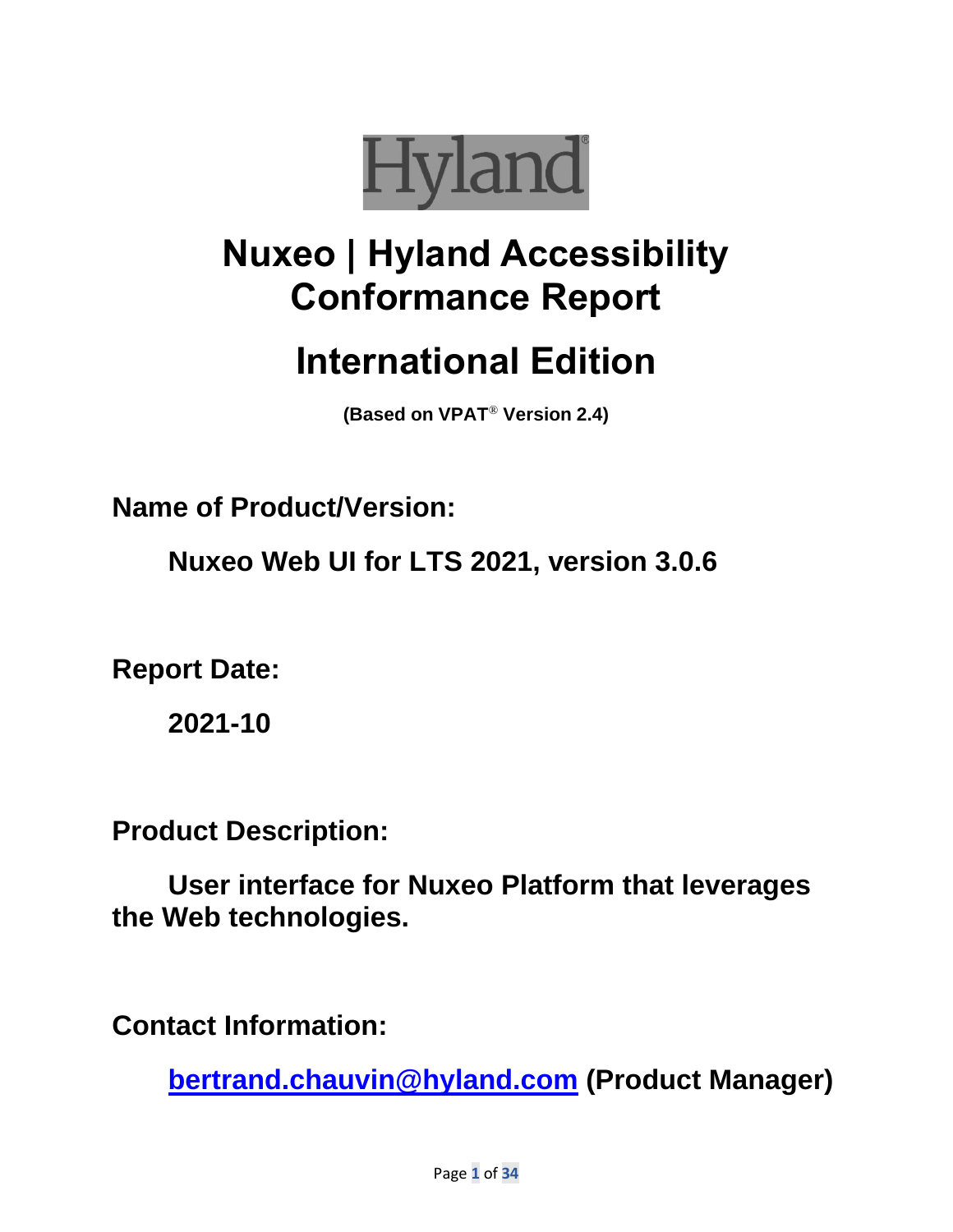**Notes:**

**Testing is done on Nuxeo Web UI's default configuration and theme.**

**Evaluation Methods Used:**

- **Automated and manual testing done by an independent company**
- **Internal testing with assistive technologies**
- **General product knowledge**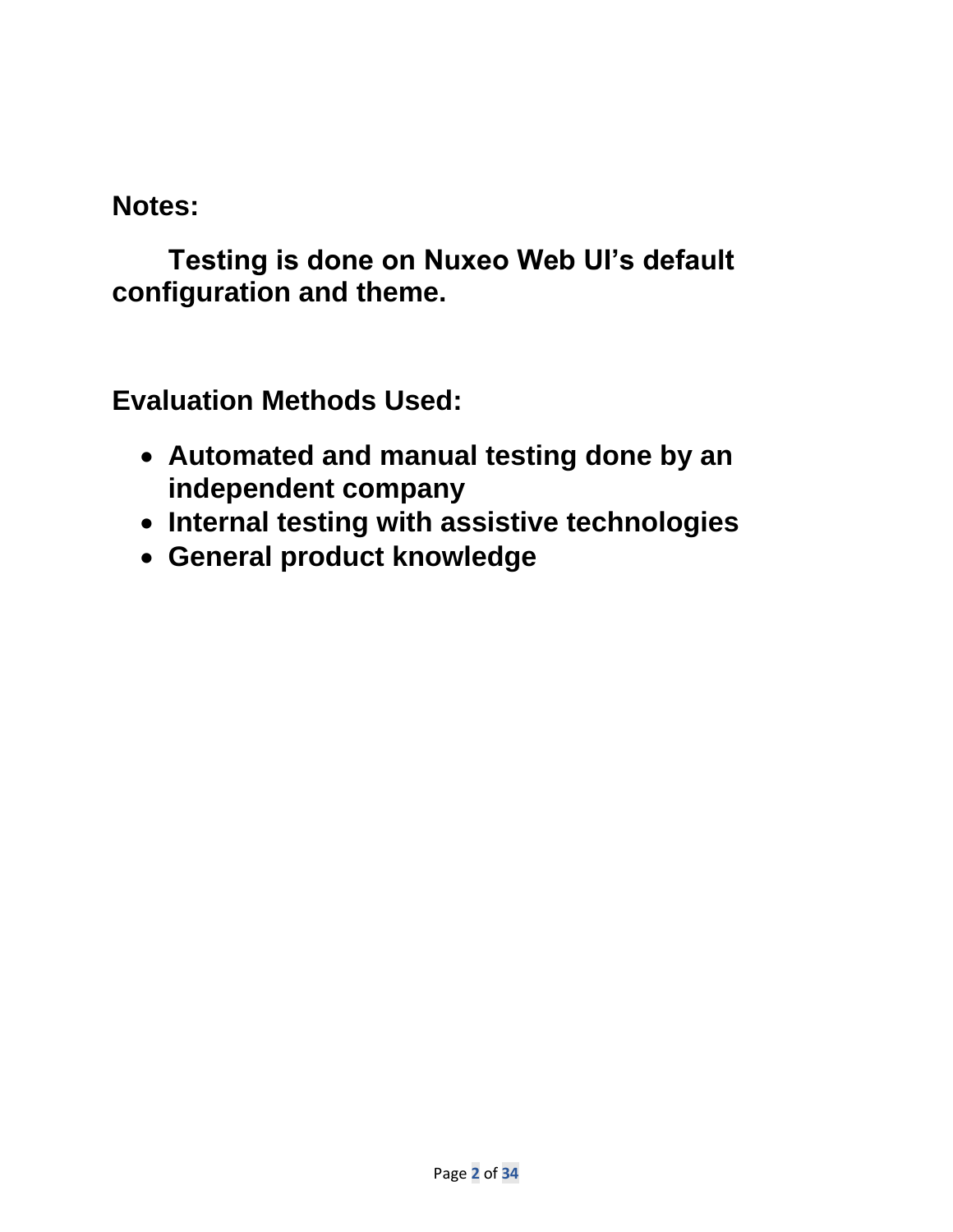# **Applicable Standards/Guidelines**

This report covers the degree of conformance for the following accessibility standard/guidelines:

| <b>Standard/Guideline</b>                                                          | <b>Included In Report</b> |
|------------------------------------------------------------------------------------|---------------------------|
| Web Content Accessibility Guidelines 2.0                                           | Level A: Yes              |
|                                                                                    | Level AA: Yes             |
|                                                                                    | Level AAA: No             |
| Web Content Accessibility Guidelines 2.1                                           | Level A: Yes              |
|                                                                                    | Level AA: Yes             |
|                                                                                    | Level AAA: No             |
| Revised Section 508 standards published January 18, 2017 and corrected January 22, | Yes                       |
| 2018                                                                               |                           |
| EN 301 549 Accessibility requirements suitable for public procurement of ICT       | Yes                       |
| products and services in Europe, - V3.1.1 (2019-11)                                |                           |

## **Terms**

The terms used in the Conformance Level information are defined as follows:

- **Supports**: The functionality of the product has at least one method that meets the criterion without known defects or meets with equivalent facilitation.
- **Partially Supports**: Some functionality of the product does not meet the criterion.
- **Does Not Support**: The majority of product functionality does not meet the criterion.
- **Not Applicable:** The criterion is not relevant to the product.
- **Not Evaluated**: The product has not been evaluated against the criterion. This can be used only in WCAG 2.0 Level AAA.

"Voluntary Product Accessibility Template" and "VPAT" are registered service marks of the Information Technology Industry Council (ITI) Page **3** of **34**

**\_\_\_\_\_\_\_\_\_\_\_\_\_\_\_\_\_\_\_\_\_\_\_\_\_\_\_\_\_\_\_\_\_\_**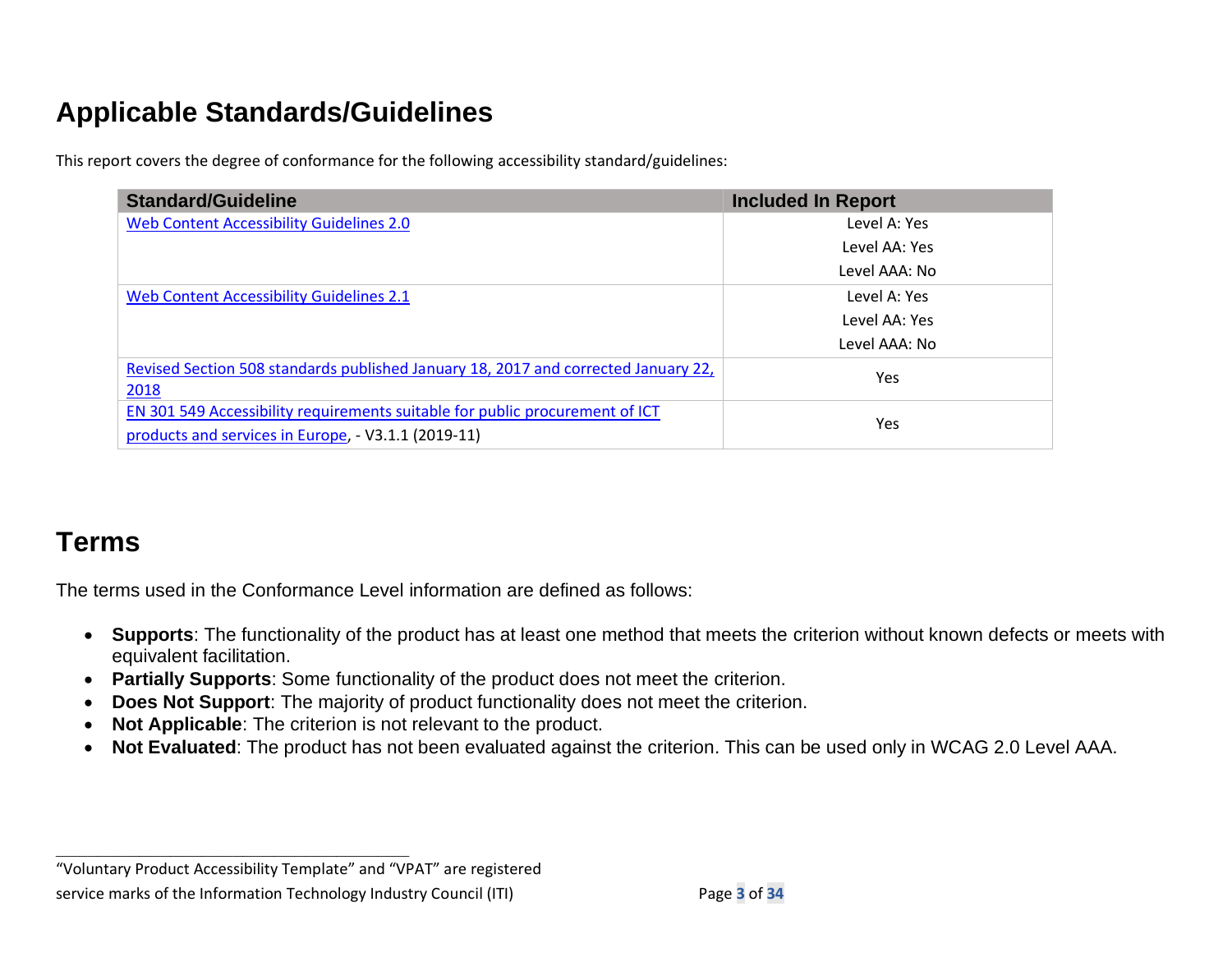# **WCAG 2.x Report**

Tables 1 and 2 also document conformance with:

- EN 301 549: Chapter 9 Web, Sections 10.1-10.4 of Chapter 10 Non-Web documents, and Sections 11.1-11.4 and 11.8.2 of Chapter 11 - Non-Web Software (open and closed functionality), and Sections 12.1.2 and 12.2.4 of Chapter 12 – Documentation
- Revised Section 508: Chapter 5 501.1 Scope, 504.2 Content Creation or Editing, and Chapter 6 602.3 Electronic Support Documentation.

Note: When reporting on conformance with the WCAG 2.x Success Criteria, they are scoped for full pages, complete processes, and accessibility-supported ways of using technology as documented in the [WCAG 2.0 Conformance Requirements.](https://www.w3.org/TR/WCAG20/#conformance-reqs)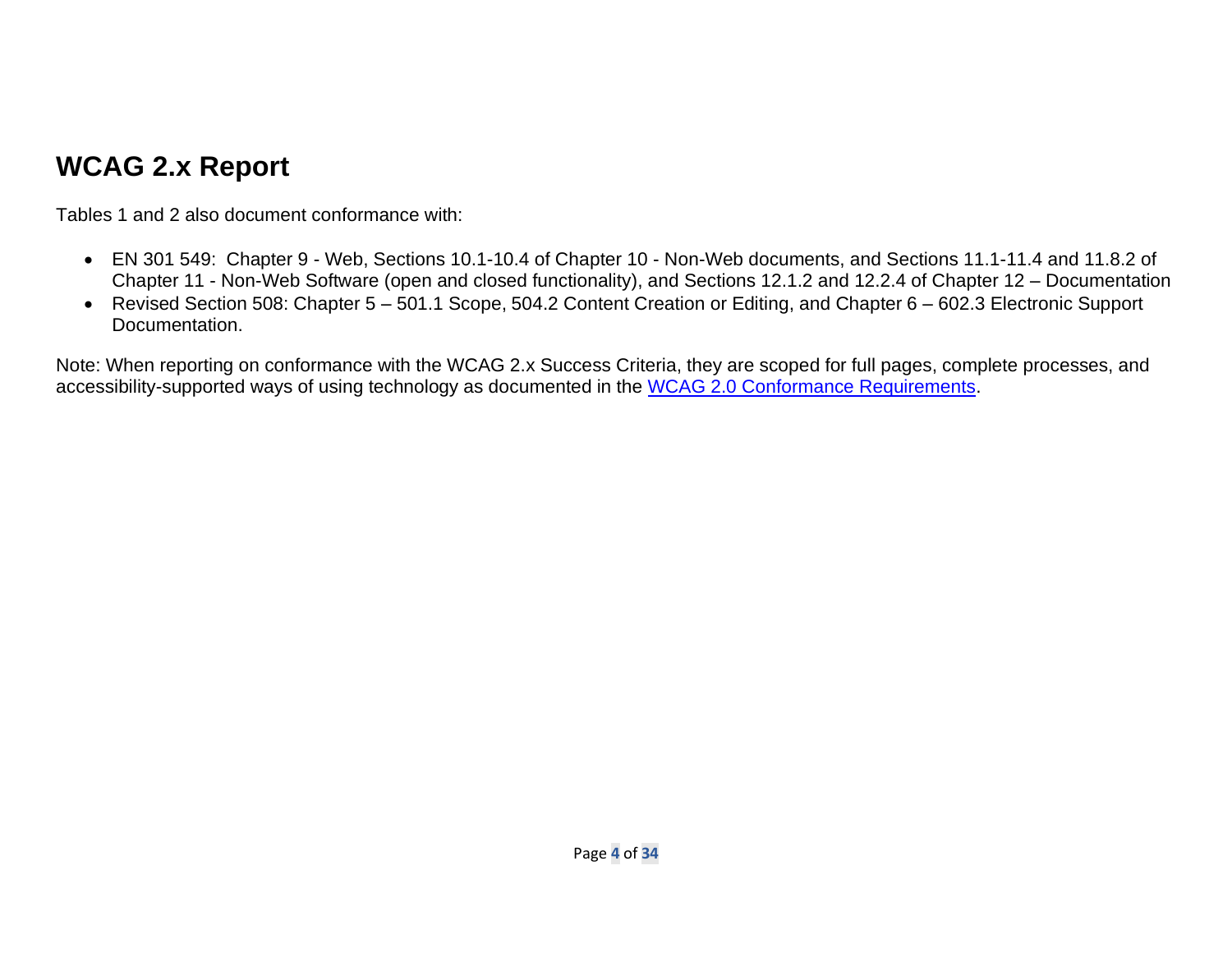# **Table 1: Success Criteria, Level A**

| <b>Criteria</b>                                                                                                                                                                                                                                                                                                                                                                                                                       | <b>Conformance Level</b> | <b>Remarks and Explanations</b>                                                                                                                                                                                                                                                                                                                                                                                                                      |
|---------------------------------------------------------------------------------------------------------------------------------------------------------------------------------------------------------------------------------------------------------------------------------------------------------------------------------------------------------------------------------------------------------------------------------------|--------------------------|------------------------------------------------------------------------------------------------------------------------------------------------------------------------------------------------------------------------------------------------------------------------------------------------------------------------------------------------------------------------------------------------------------------------------------------------------|
| 1.1.1 Non-text Content (Level A)<br>Also applies to:<br>EN 301 549 Criteria<br>9.1.1.1 (Web)<br>$\bullet$<br>10.1.1.1 (Non-web document)<br>11.1.1.1.1 (Open Functionality Software)<br>11.1.1.1.2 (Closed Functionality Software)<br>11.8.2 (Authoring Tool)<br>12.1.2 (Product Docs)<br>12.2.4 (Support Docs)<br><b>Revised Section 508</b><br>501 (Web)(Software)<br>504.2 (Authoring Tool)<br>602.3 (Support Docs)                | Web: Partially supports  | Nuxeo Web UI misses a dynamic description on the<br>charts shown in the analytics page that is only available<br>to administrators. This issue is tracked under WEBUI-<br>522.<br>Some icons present purely for visual reasons (e.g.,<br>navigation breadcrumb icon and icons for buttons in the<br>creation form) are detected by automated testing tools<br>despite having an aria-hidden attribute defined. We<br>consider these false positives. |
| 1.2.1 Audio-only and Video-only (Prerecorded) (Level A)<br>Also applies to:<br>EN 301 549 Criteria<br>9.1.2.1 (Web)<br>10.1.2.1 (Non-web document)<br>11.1.2.1.1 (Open Functionality Software)<br>11.1.2.1.2.1 and 11.1.2.1.2.2 (Closed Software)<br>11.8.2 (Authoring Tool)<br>12.1.2 (Product Docs)<br>12.2.4 (Support Docs)<br><b>Revised Section 508</b><br>501 (Web)(Software)<br>504.2 (Authoring Tool)<br>602.3 (Support Docs) | Web: Partially supports  | Nuxeo Web UI does not provide any prerecorded<br>media.<br>The elements used support multiple sources so that<br>users can benefit from captions, and descriptive content<br>can be provided as a metadata of the document.                                                                                                                                                                                                                          |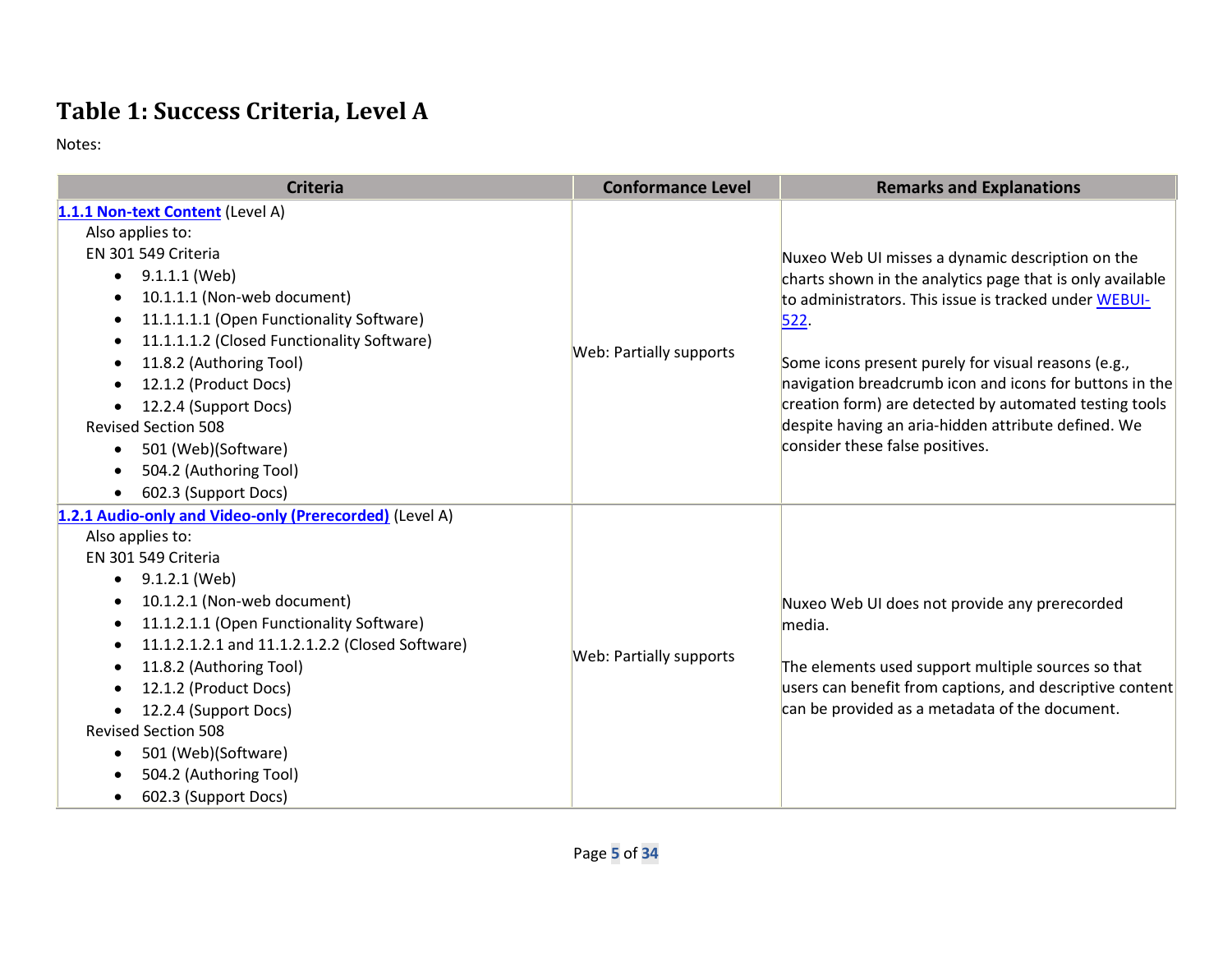| <b>Criteria</b>                                                      | <b>Conformance Level</b>       | <b>Remarks and Explanations</b>                                                                 |
|----------------------------------------------------------------------|--------------------------------|-------------------------------------------------------------------------------------------------|
| 1.2.2 Captions (Prerecorded) (Level A)                               |                                |                                                                                                 |
| Also applies to:                                                     |                                |                                                                                                 |
| EN 301 549 Criteria                                                  |                                |                                                                                                 |
| 9.1.2.2 (Web)<br>$\bullet$                                           |                                |                                                                                                 |
| 10.1.2.2 (Non-web document)<br>$\bullet$                             |                                |                                                                                                 |
| 11.1.2.2 (Open Functionality Software)<br>$\bullet$                  |                                | Nuxeo Web UI does not provide any prerecorded                                                   |
| 11.1.2.2 (Closed Software)<br>$\bullet$                              |                                | media. Video elements are used to preview user                                                  |
| 11.8.2 (Authoring Tool)                                              | Web: Supports                  | provided content and the user is able to support it with                                        |
| 12.1.2 (Product Docs)<br>$\bullet$                                   |                                | various techniques, including G8, G93, G54, G56.                                                |
| 12.2.4 (Support Docs)                                                |                                |                                                                                                 |
| <b>Revised Section 508</b>                                           |                                |                                                                                                 |
| 501 (Web)(Software)<br>$\bullet$                                     |                                |                                                                                                 |
| 504.2 (Authoring Tool)<br>$\bullet$                                  |                                |                                                                                                 |
| 602.3 (Support Docs)<br>$\bullet$                                    |                                |                                                                                                 |
| 1.2.3 Audio Description or Media Alternative (Prerecorded) (Level A) |                                |                                                                                                 |
| Also applies to:                                                     |                                | Nuxeo Web UI does not provide any prerecorded<br>media. Video elements are used to preview user |
| EN 301 549 Criteria                                                  |                                |                                                                                                 |
| 9.1.2.3 (Web)<br>$\bullet$                                           |                                |                                                                                                 |
| 10.1.2.3 (Non-web document)<br>٠                                     |                                |                                                                                                 |
| 11.1.2.3.1 (Open Functionality Software)<br>$\bullet$                |                                |                                                                                                 |
| 11.1.2.3.2 (Closed Software)<br>$\bullet$                            | Web: Supports                  |                                                                                                 |
| 11.8.2 (Authoring Tool)<br>$\bullet$                                 |                                | provided content and the user can support it with                                               |
| 12.1.2 (Product Docs)                                                |                                | various techniques, including G8, G93, G54, G56.                                                |
| 12.2.4 (Support Docs)                                                |                                |                                                                                                 |
| <b>Revised Section 508</b>                                           |                                |                                                                                                 |
| 501 (Web)(Software)<br>$\bullet$                                     |                                |                                                                                                 |
| 504.2 (Authoring Tool)<br>$\bullet$                                  |                                |                                                                                                 |
| 602.3 (Support Docs)<br>$\bullet$                                    |                                |                                                                                                 |
| 1.3.1 Info and Relationships (Level A)                               |                                | Information, structure, and relationships conveyed                                              |
| Also applies to:                                                     |                                | through presentation can be programmatically                                                    |
| EN 301 549 Criteria                                                  | <b>Web: Partially supports</b> | determined for most of the application. Some                                                    |
| 9.1.3.1 (Web)                                                        |                                | exceptions are identified and tracked under WEBUI-212.                                          |
| 10.1.3.1 (Non-web document)<br>$\bullet$                             |                                |                                                                                                 |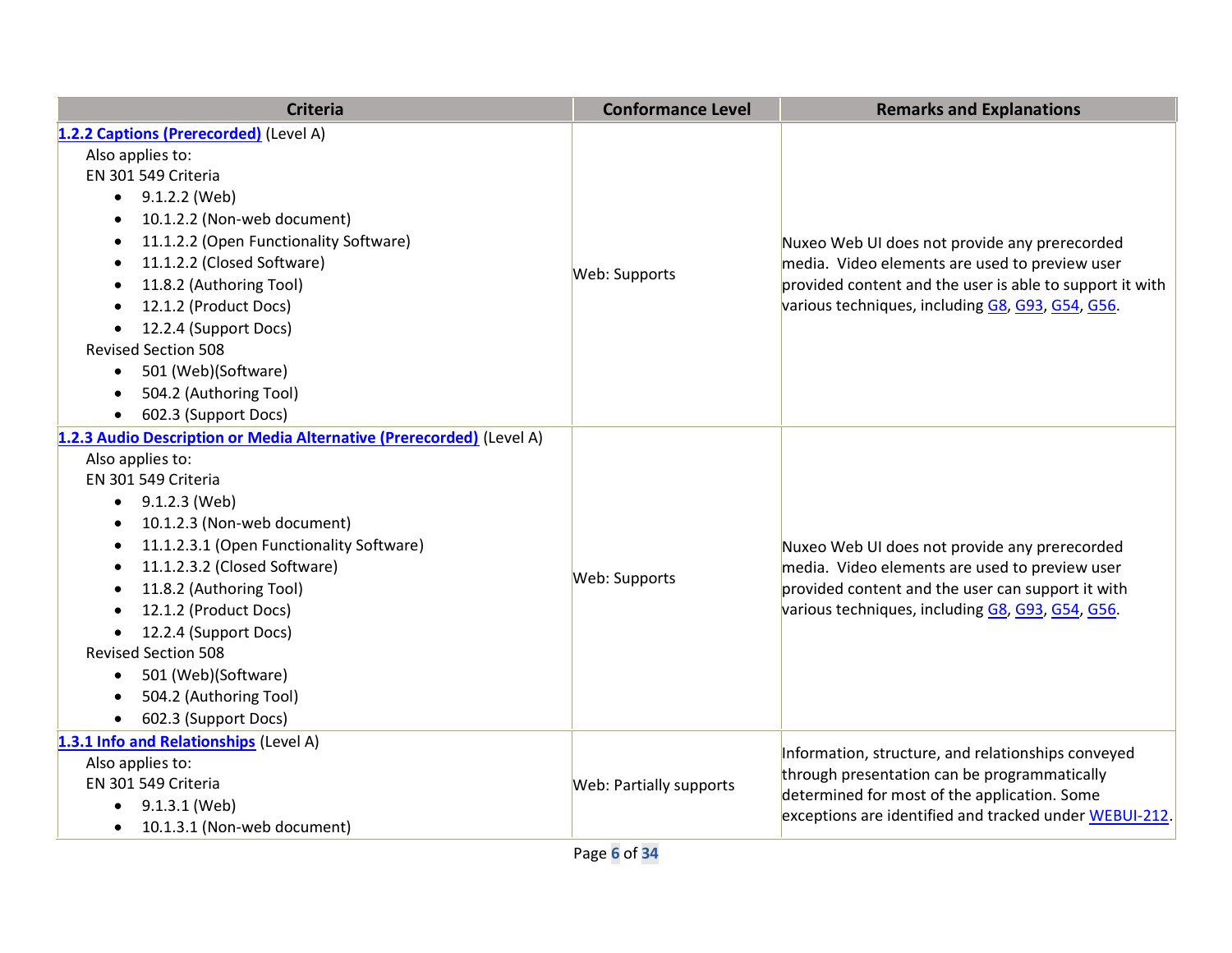| <b>Criteria</b>                                                                                                                                                                                                                                                                                                                                                                                                                                                                                                                  | <b>Conformance Level</b>       | <b>Remarks and Explanations</b>                                                                                                                                                                                                                                                                                                          |
|----------------------------------------------------------------------------------------------------------------------------------------------------------------------------------------------------------------------------------------------------------------------------------------------------------------------------------------------------------------------------------------------------------------------------------------------------------------------------------------------------------------------------------|--------------------------------|------------------------------------------------------------------------------------------------------------------------------------------------------------------------------------------------------------------------------------------------------------------------------------------------------------------------------------------|
| 11.1.3.1.1 (Open Functionality Software)<br>$\bullet$<br>11.1.3.1.2 (Closed Software)<br>11.8.2 (Authoring Tool)<br>12.1.2 (Product Docs)<br>12.2.4 (Support Docs)<br>$\bullet$<br><b>Revised Section 508</b><br>501 (Web)(Software)<br>$\bullet$<br>504.2 (Authoring Tool)<br>$\bullet$<br>602.3 (Support Docs)<br>$\bullet$                                                                                                                                                                                                    |                                |                                                                                                                                                                                                                                                                                                                                          |
| 1.3.2 Meaningful Sequence (Level A)<br>Also applies to:<br>EN 301 549 Criteria<br>9.1.3.2 (Web)<br>$\bullet$<br>10.1.3.2 (Non-web document)<br>$\bullet$<br>11.1.3.2.1 (Open Functionality Software)<br>$\bullet$<br>11.1.3.2.2 (Closed Software)<br>$\bullet$<br>11.8.2 (Authoring Tool)<br>$\bullet$<br>12.1.2 (Product Docs)<br>$\bullet$<br>12.2.4 (Support Docs)<br>$\bullet$<br><b>Revised Section 508</b><br>501 (Web)(Software)<br>$\bullet$<br>504.2 (Authoring Tool)<br>$\bullet$<br>602.3 (Support Docs)<br>$\bullet$ | <b>Web: Partially supports</b> | When the sequence in which content is presented<br>affects its meaning, a correct reading sequence can be<br>programmatically determined for most of the<br>application.<br>An exception has been identified: a user is able to<br>browse content outside of an open modal using the<br>keyboard. This issue is tracked under WEBUI-483. |
| 1.3.3 Sensory Characteristics (Level A)<br>Also applies to:<br>EN 301 549 Criteria<br>9.1.3.3 (Web)<br>$\bullet$<br>10.1.3.3 (Non-web document)<br>$\bullet$<br>11.1.3.3 (Open Functionality Software)<br>$\bullet$<br>11.1.3.3 (Closed Software)<br>$\bullet$<br>11.8.2 (Authoring Tool)<br>$\bullet$<br>12.1.2 (Product Docs)<br>$\bullet$                                                                                                                                                                                     | Web: Supports                  | When sensory characteristics are used to convey<br>meaning, additional textual information is also<br>provided. Examples are buttons colors with action text<br>inside, favorite and lock actions (active or not) with<br>contextual tooltip, form input errors with related<br>messages.                                                |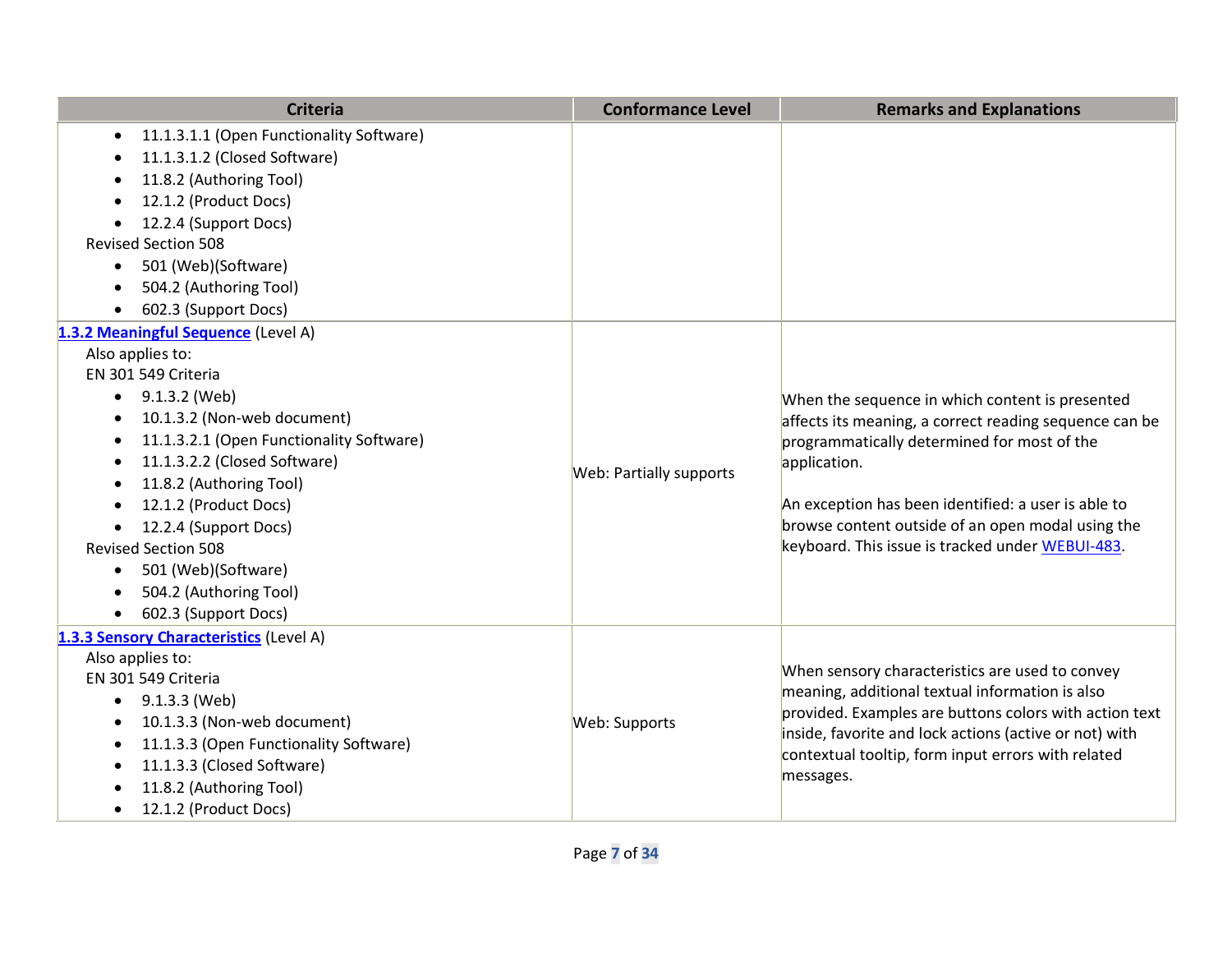| <b>Criteria</b>                                     | <b>Conformance Level</b> | <b>Remarks and Explanations</b>                                                     |
|-----------------------------------------------------|--------------------------|-------------------------------------------------------------------------------------|
| 12.2.4 (Support Docs)<br>$\bullet$                  |                          |                                                                                     |
| <b>Revised Section 508</b>                          |                          |                                                                                     |
| 501 (Web)(Software)<br>$\bullet$                    |                          |                                                                                     |
| 504.2 (Authoring Tool)<br>$\bullet$                 |                          |                                                                                     |
| 602.3 (Support Docs)                                |                          |                                                                                     |
| 1.4.1 Use of Color (Level A)                        |                          |                                                                                     |
| Also applies to:                                    |                          |                                                                                     |
| EN 301 549 Criteria                                 |                          |                                                                                     |
| 9.1.4.1 (Web)<br>$\bullet$                          |                          |                                                                                     |
| 10.1.4.1 (Non-web document)<br>$\bullet$            |                          |                                                                                     |
| 11.1.4.1 (Open Functionality Software)<br>$\bullet$ |                          | When color is used to provide meaning, other clues like                             |
| 11.1.4.1 (Closed Software)<br>$\bullet$             |                          | stroke width and border are added.                                                  |
| 11.8.2 (Authoring Tool)<br>٠                        | Web: Partially supports  |                                                                                     |
| 12.1.2 (Product Docs)<br>$\bullet$                  |                          | A couple of exceptions are identified and tracked under<br>WEBUI-482 and WEBUI-513. |
| 12.2.4 (Support Docs)<br>$\bullet$                  |                          |                                                                                     |
| <b>Revised Section 508</b>                          |                          |                                                                                     |
| 501 (Web)(Software)<br>$\bullet$                    |                          |                                                                                     |
| 504.2 (Authoring Tool)                              |                          |                                                                                     |
| 602.3 (Support Docs)<br>$\bullet$                   |                          |                                                                                     |
| 1.4.2 Audio Control (Level A)                       |                          |                                                                                     |
| Also applies to:                                    |                          |                                                                                     |
| EN 301 549 Criteria                                 |                          |                                                                                     |
| $\bullet$ 9.1.4.2 (Web)                             |                          |                                                                                     |
| 10.1.4.2 (Non-web document)                         |                          |                                                                                     |
| 11.1.4.2 (Open Functionality Software)<br>$\bullet$ |                          |                                                                                     |
| 11.1.4.2 (Closed Software)<br>$\bullet$             | Web: Not applicable      | There is no auto started audio.                                                     |
| 11.8.2 (Authoring Tool)<br>$\bullet$                |                          |                                                                                     |
| 12.1.2 (Product Docs)<br>$\bullet$                  |                          |                                                                                     |
| 12.2.4 (Support Docs)<br>$\bullet$                  |                          |                                                                                     |
| <b>Revised Section 508</b>                          |                          |                                                                                     |
| 501 (Web)(Software)<br>$\bullet$                    |                          |                                                                                     |
| 504.2 (Authoring Tool)                              |                          |                                                                                     |
| 602.3 (Support Docs)<br>$\bullet$                   |                          |                                                                                     |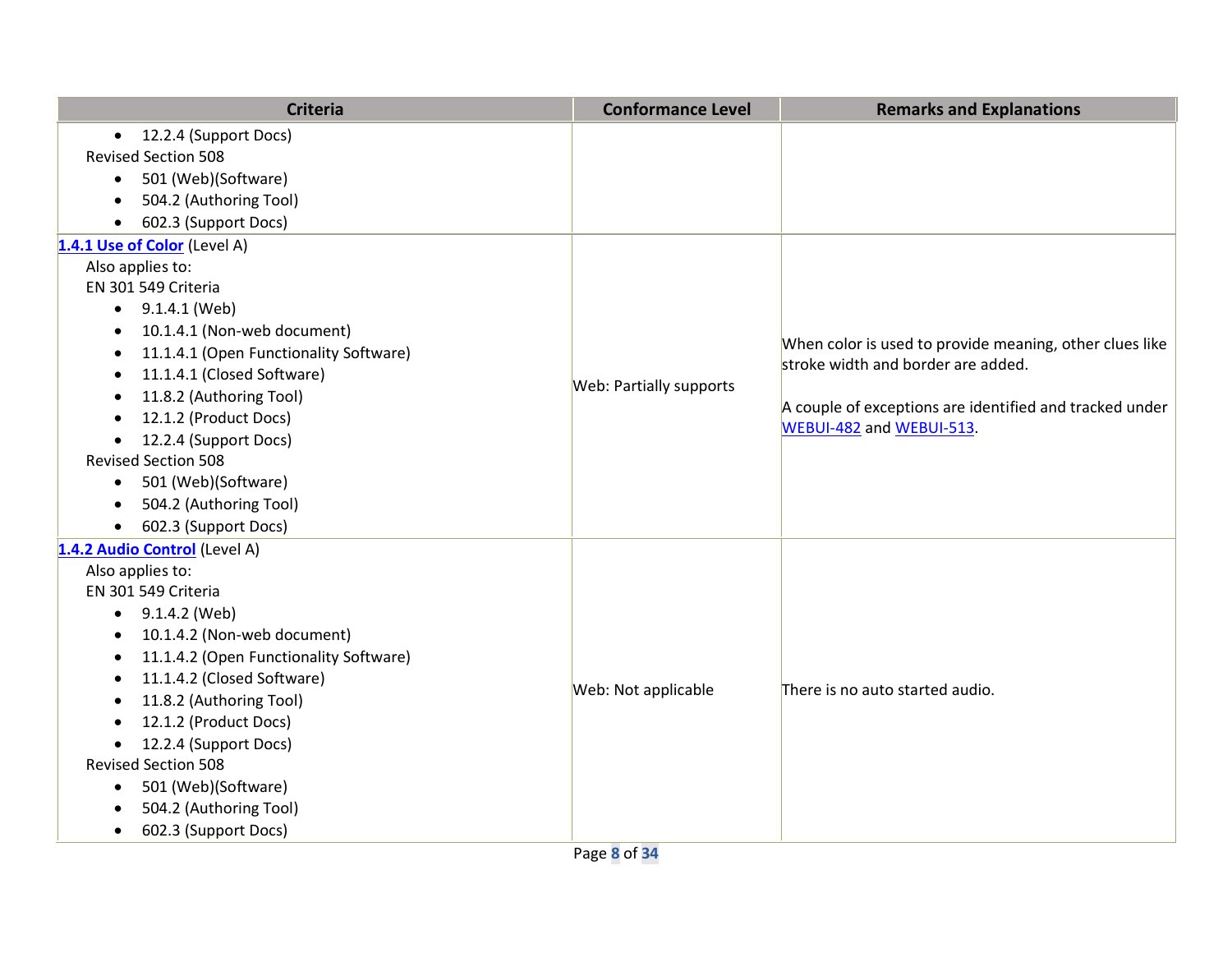| <b>Criteria</b>                                                                                                                                                                                                                                                                                                                                                                                                                                                                                          | <b>Conformance Level</b>       | <b>Remarks and Explanations</b>                                                                                                                                                                                                                                                                                                   |
|----------------------------------------------------------------------------------------------------------------------------------------------------------------------------------------------------------------------------------------------------------------------------------------------------------------------------------------------------------------------------------------------------------------------------------------------------------------------------------------------------------|--------------------------------|-----------------------------------------------------------------------------------------------------------------------------------------------------------------------------------------------------------------------------------------------------------------------------------------------------------------------------------|
| 2.1.1 Keyboard (Level A)<br>Also applies to:<br>EN 301 549 Criteria<br>9.2.1.1 (Web)<br>$\bullet$<br>10.2.1.1 (Non-web document)<br>$\bullet$<br>11.2.1.1.1 (Open Functionality Software)<br>$\bullet$<br>11.2.1.1.2 (Closed Software)<br>$\bullet$<br>11.8.2 (Authoring Tool)<br>$\bullet$<br>12.1.2 (Product Docs)<br>$\bullet$<br>12.2.4 (Support Docs)<br>$\bullet$<br><b>Revised Section 508</b><br>501 (Web)(Software)<br>$\bullet$<br>504.2 (Authoring Tool)<br>$\bullet$<br>602.3 (Support Docs) | <b>Web: Partially supports</b> | Most of the application can be operated using the<br>keyboard only. Some exceptions are identified and<br>tracked under WEBUI-551.                                                                                                                                                                                                |
| 2.1.2 No Keyboard Trap (Level A)<br>Also applies to:<br>EN 301 549 Criteria<br>9.2.1.2 (Web)<br>$\bullet$<br>10.2.1.2 (Non-web document)<br>$\bullet$<br>11.2.1.2 (Open Functionality Software)<br>٠<br>11.2.1.2 (Closed Software)<br>$\bullet$<br>11.8.2 (Authoring Tool)<br>$\bullet$<br>12.1.2 (Product Docs)<br>12.2.4 (Support Docs)<br><b>Revised Section 508</b><br>501 (Web)(Software)<br>٠<br>504.2 (Authoring Tool)<br>$\bullet$<br>602.3 (Support Docs)<br>$\bullet$                          | <b>Web: Partially supports</b> | Most of the application supports moving focus away<br>from a particular element when using a keyboard only.<br>A couple of exceptions are identified:<br>content creation popup:<br>tracked under WEBUI-483<br>a couple of icons in the actions overflow menu<br>when using the default configuration:<br>tracked under WEBUI-484 |
| 2.1.4 Character Key Shortcuts (Level A 2.1 only)<br>Also applies to:<br>EN 301 549 Criteria<br>9.2.1.4 (Web)<br>$\bullet$<br>10.2.1.4 (Non-web document)<br>$\bullet$                                                                                                                                                                                                                                                                                                                                    | <b>Web: Partially supports</b> | Except for a few actions, Nuxeo Web UI does not use<br>single key shortcuts. Exceptions are tracked under<br>WEBUI-541.                                                                                                                                                                                                           |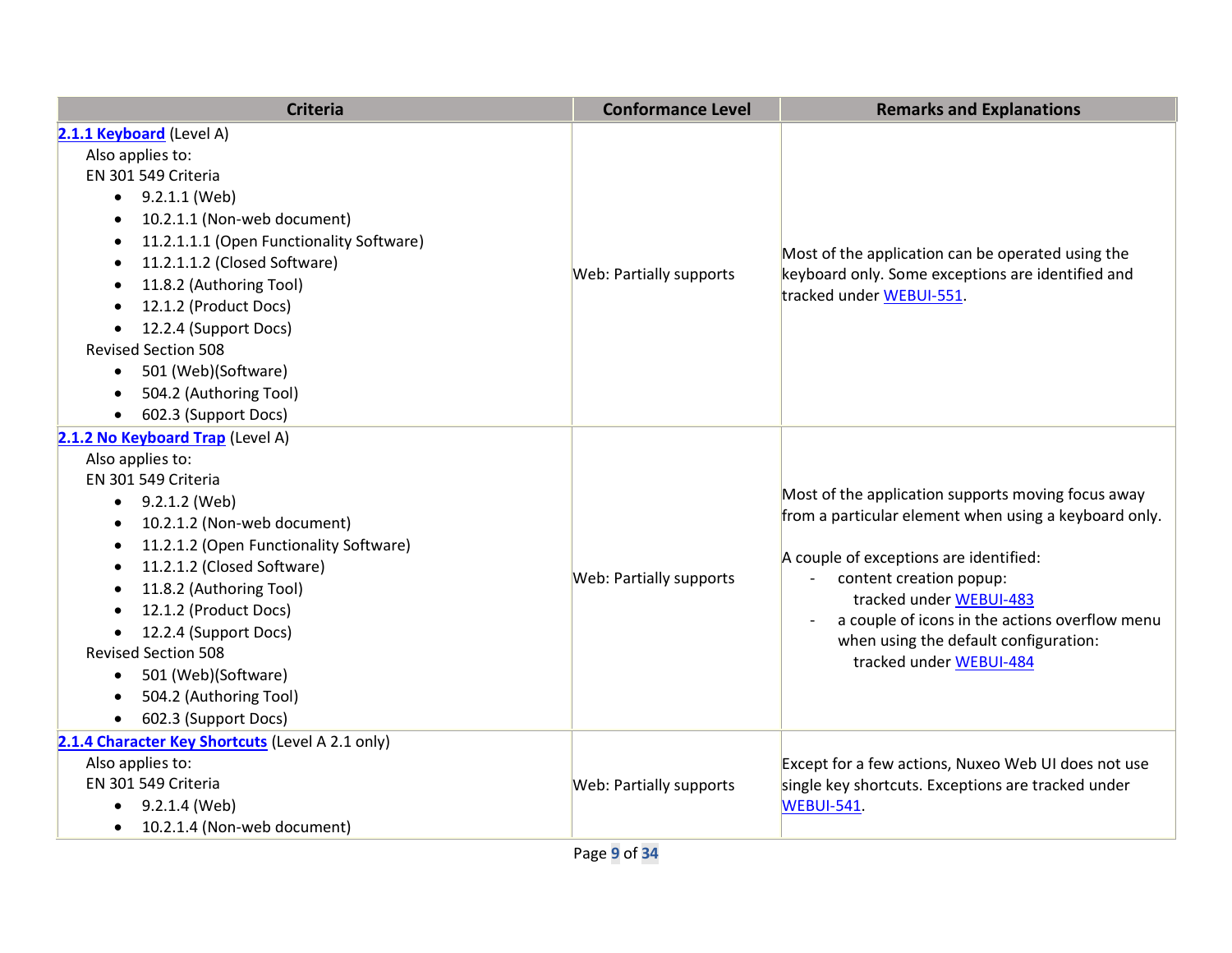| <b>Criteria</b>                                       | <b>Conformance Level</b> | <b>Remarks and Explanations</b>                            |
|-------------------------------------------------------|--------------------------|------------------------------------------------------------|
| 11.2.1.4.1 (Open Functionality Software)<br>$\bullet$ |                          |                                                            |
| 11.2.1.4.2 (Closed Software)                          |                          |                                                            |
| 11.8.2 (Authoring Tool)                               |                          |                                                            |
| 12.1.2 (Product Docs)                                 |                          |                                                            |
| 12.2.4 (Support Docs)                                 |                          |                                                            |
| Revised Section 508 - Does not apply                  |                          |                                                            |
| 2.2.1 Timing Adjustable (Level A)                     |                          |                                                            |
| Also applies to:                                      |                          |                                                            |
| EN 301 549 Criteria                                   |                          |                                                            |
| $\bullet$ 9.2.2.1 (Web)                               |                          |                                                            |
| 10.2.2.1 (Non-web document)<br>$\bullet$              |                          |                                                            |
| 11.2.2.1 (Open Functionality Software)<br>$\bullet$   |                          | The only case for time limit is the due date for a         |
| 11.2.2.1 (Closed Software)<br>$\bullet$               | Web: Supports            | workflow task, where time is essential for the activity.   |
| 11.8.2 (Authoring Tool)<br>$\bullet$                  |                          | This case is an "Essential Exception".                     |
| 12.1.2 (Product Docs)<br>$\bullet$                    |                          |                                                            |
| 12.2.4 (Support Docs)<br>$\bullet$                    |                          |                                                            |
| <b>Revised Section 508</b>                            |                          |                                                            |
| 501 (Web)(Software)<br>$\bullet$                      |                          |                                                            |
| 504.2 (Authoring Tool)<br>$\bullet$                   |                          |                                                            |
| 602.3 (Support Docs)<br>$\bullet$                     |                          |                                                            |
| 2.2.2 Pause, Stop, Hide (Level A)                     |                          |                                                            |
| Also applies to:                                      |                          |                                                            |
| EN 301 549 Criteria                                   |                          |                                                            |
| 9.2.2.2 (Web)<br>$\bullet$                            |                          |                                                            |
| 10.2.2.2 (Non-web document)<br>$\bullet$              |                          |                                                            |
| 11.2.2.2 (Open Functionality Software)<br>$\bullet$   |                          | There is no automatically updated content or moving,       |
| 11.2.2.2 (Closed Software)<br>$\bullet$               | Web: Supports            | blinking, scrolling that relates to this category in Nuxeo |
| 11.8.2 (Authoring Tool)<br>$\bullet$                  |                          | Web UI.                                                    |
| 12.1.2 (Product Docs)                                 |                          |                                                            |
| 12.2.4 (Support Docs)<br>$\bullet$                    |                          |                                                            |
| <b>Revised Section 508</b>                            |                          |                                                            |
| 501 (Web)(Software)<br>$\bullet$                      |                          |                                                            |
| 504.2 (Authoring Tool)<br>$\bullet$                   |                          |                                                            |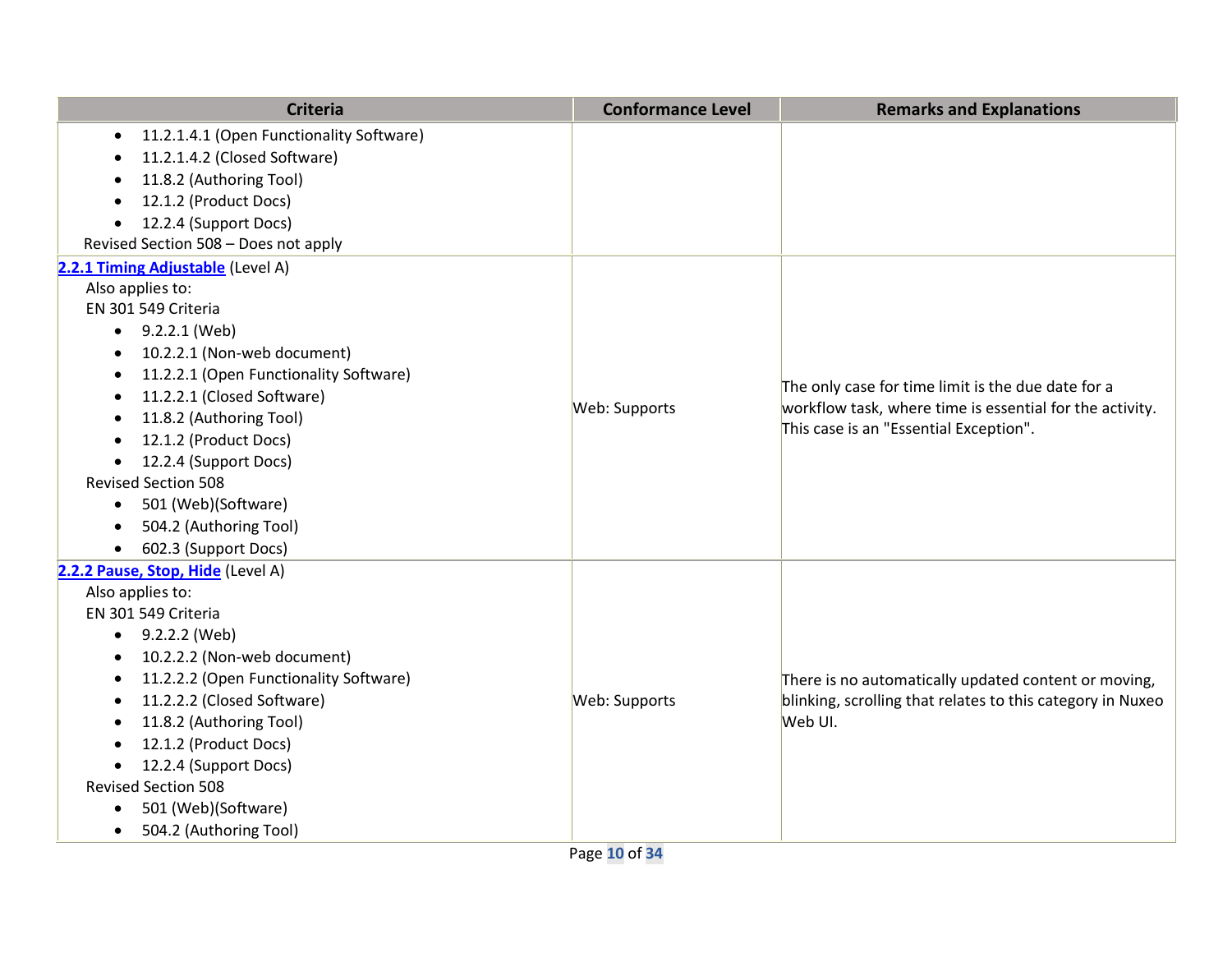| <b>Criteria</b>                                                       | <b>Conformance Level</b> | <b>Remarks and Explanations</b>                        |
|-----------------------------------------------------------------------|--------------------------|--------------------------------------------------------|
| 602.3 (Support Docs)<br>$\bullet$                                     |                          |                                                        |
| 2.3.1 Three Flashes or Below Threshold (Level A)                      |                          |                                                        |
| Also applies to:                                                      |                          |                                                        |
| EN 301 549 Criteria                                                   |                          |                                                        |
| 9.2.3.1 (Web)<br>$\bullet$                                            |                          |                                                        |
| 10.2.3.1 (Non-web document)<br>$\bullet$                              |                          |                                                        |
| 11.2.3.1 (Open Functionality Software)<br>$\bullet$                   |                          |                                                        |
| 11.2.3.1 (Closed Software)<br>$\bullet$                               |                          |                                                        |
| 11.8.2 (Authoring Tool)<br>$\bullet$                                  | Web: Supports            | There is no element that flashes in the Nuxeo Web UI.  |
| 12.1.2 (Product Docs)<br>$\bullet$                                    |                          |                                                        |
| 12.2.4 (Support Docs)<br>$\bullet$                                    |                          |                                                        |
| <b>Revised Section 508</b>                                            |                          |                                                        |
| 501 (Web)(Software)<br>$\bullet$                                      |                          |                                                        |
| 504.2 (Authoring Tool)<br>$\bullet$                                   |                          |                                                        |
| 602.3 (Support Docs)<br>$\bullet$                                     |                          |                                                        |
| 2.4.1 Bypass Blocks (Level A)                                         |                          |                                                        |
| Also applies to:                                                      |                          |                                                        |
| EN 301 549 Criteria                                                   |                          |                                                        |
| $\bullet$ 9.2.4.1 (Web)                                               |                          |                                                        |
| 10.2.4.1 (Non-web document) - Does not apply<br>$\bullet$             |                          |                                                        |
| 11.2.4.1 (Open Functionality Software) - Does not apply<br>$\bullet$  |                          | Nuxeo Web UI uses the technique SCR28 to support this  |
| 11.2.4.1 (Closed Software) - Does not apply<br>$\bullet$              | Web: Supports            | item. The repeated menu and drawer are collapsible in  |
| 11.8.2 (Authoring Tool)<br>$\bullet$                                  |                          | order to provide a fast way for the user to access the |
| 12.1.2 (Product Docs)<br>$\bullet$                                    |                          | main content.                                          |
| 12.2.4 (Support Docs)<br>$\bullet$                                    |                          |                                                        |
| <b>Revised Section 508</b>                                            |                          |                                                        |
| 501 (Web)(Software) - Does not apply to non-web software<br>$\bullet$ |                          |                                                        |
| 504.2 (Authoring Tool)<br>$\bullet$                                   |                          |                                                        |
| 602.3 (Support Docs) - Does not apply to non-web docs<br>$\bullet$    |                          |                                                        |
| 2.4.2 Page Titled (Level A)                                           |                          | Web pages have titles that describe topic or purpose,  |
| Also applies to:                                                      | Web: Partially supports  | besides an exception identified and tracked under      |
| EN 301 549 Criteria                                                   |                          | WEBUI-45.                                              |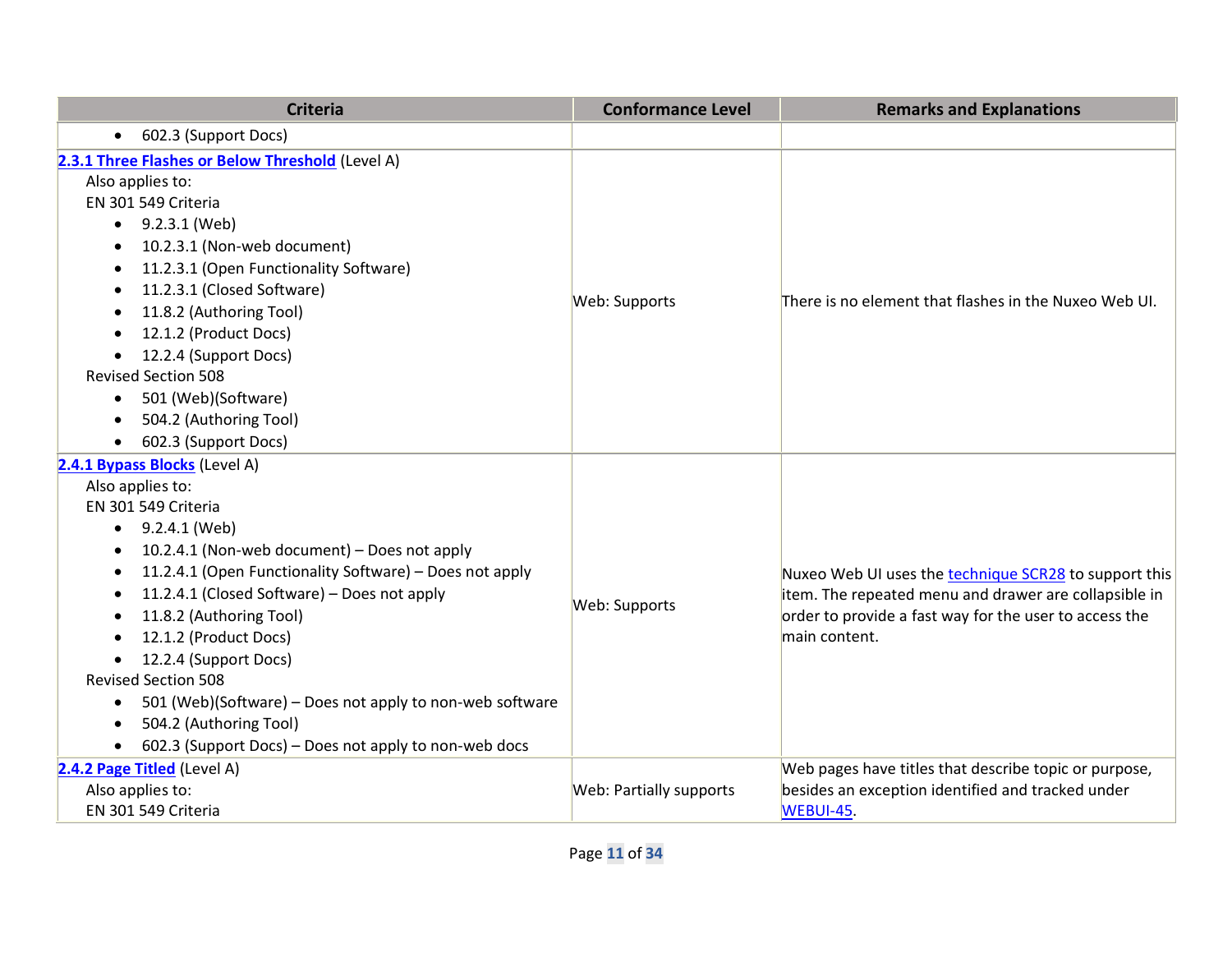| <b>Criteria</b>                                                                                                                                                                                                                                                                                                                                                                                                                | <b>Conformance Level</b>       | <b>Remarks and Explanations</b>                                                                                                                                                                                                                                                                                                                       |
|--------------------------------------------------------------------------------------------------------------------------------------------------------------------------------------------------------------------------------------------------------------------------------------------------------------------------------------------------------------------------------------------------------------------------------|--------------------------------|-------------------------------------------------------------------------------------------------------------------------------------------------------------------------------------------------------------------------------------------------------------------------------------------------------------------------------------------------------|
| 9.2.4.2 (Web)<br>$\bullet$<br>10.2.4.2 (Non-web document)<br>11.2.4.2 (Open Functionality Software) - Does not apply<br>11.2.4.2 (Closed Software) - Does not apply<br>11.8.2 (Authoring Tool)<br>12.1.2 (Product Docs)<br>12.2.4 (Support Docs)<br><b>Revised Section 508</b><br>501 (Web)(Software)<br>$\bullet$<br>504.2 (Authoring Tool)<br>$\bullet$<br>602.3 (Support Docs)                                              |                                |                                                                                                                                                                                                                                                                                                                                                       |
| 2.4.3 Focus Order (Level A)<br>Also applies to:<br>EN 301 549 Criteria<br>9.2.4.3 (Web)<br>$\bullet$<br>10.2.4.3 (Non-web document)<br>11.2.4.3 (Open Functionality Software)<br>٠<br>11.2.4.3 (Closed Software)<br>$\bullet$<br>11.8.2 (Authoring Tool)<br>12.1.2 (Product Docs)<br>12.2.4 (Support Docs)<br><b>Revised Section 508</b><br>501 (Web)(Software)<br>$\bullet$<br>504.2 (Authoring Tool)<br>602.3 (Support Docs) | <b>Web: Partially supports</b> | Focusable components receive focus in an order that<br>preserves meaning and operability when the navigation<br>sequences affect meaning or operation.<br>An exception is identified: when closing a modal, focus<br>returns to the page and not on the element that<br>triggered the opening of the modal. This issue is tracked<br>under WEBUI-486. |
| 2.4.4 Link Purpose (In Context) (Level A)<br>Also applies to:<br>EN 301 549 Criteria<br>9.2.4.4 (Web)<br>10.2.4.4 (Non-web document)<br>11.2.4.4 (Open Functionality Software)<br>$\bullet$<br>11.2.4.4 (Closed Software<br>$\bullet$                                                                                                                                                                                          | <b>Web: Partially supports</b> | The purpose of each link can be determined from the<br>link text alone or from the link text together with its<br>programmatically determined link context.<br>An exception is identified: download link for renditions<br>should be clearer when using a screen reader. This is<br>tracked under WEBUI-487.                                          |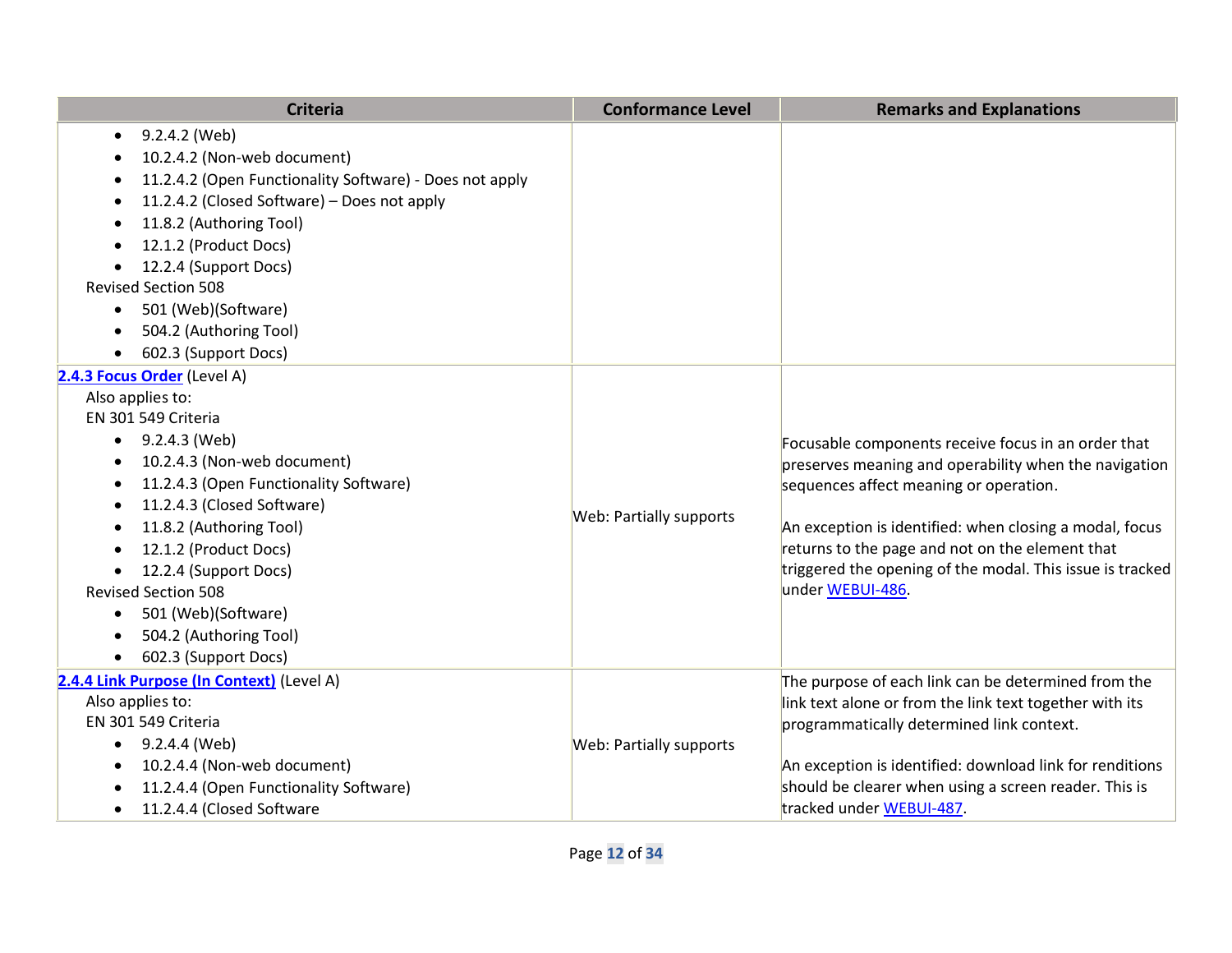| <b>Criteria</b>                                     | <b>Conformance Level</b> | <b>Remarks and Explanations</b>                       |
|-----------------------------------------------------|--------------------------|-------------------------------------------------------|
| 11.8.2 (Authoring Tool)<br>$\bullet$                |                          |                                                       |
| 12.1.2 (Product Docs)                               |                          |                                                       |
| 12.2.4 (Support Docs)                               |                          |                                                       |
| <b>Revised Section 508</b>                          |                          |                                                       |
| 501 (Web)(Software)<br>$\bullet$                    |                          |                                                       |
| 504.2 (Authoring Tool)                              |                          |                                                       |
| 602.3 (Support Docs)                                |                          |                                                       |
| 2.5.1 Pointer Gestures (Level A 2.1 only)           |                          |                                                       |
| Also applies to:                                    |                          |                                                       |
| EN 301 549 Criteria                                 |                          |                                                       |
| $\bullet$ 9.2.5.1 (Web)                             |                          |                                                       |
| 10.2.5.1 (Non-web document)<br>$\bullet$            |                          | Nuxeo Web UI does not have multi-point or path-based  |
| 11.2.5.1 (Open Functionality Software)<br>$\bullet$ | Web: Supports            | gestures by default.                                  |
| 11.2.5.1 (Closed Software)<br>٠                     |                          |                                                       |
| 11.8.2 (Authoring Tool)<br>$\bullet$                |                          |                                                       |
| 12.1.2 (Product Docs)<br>$\bullet$                  |                          |                                                       |
| 12.2.4 (Support Docs)<br>$\bullet$                  |                          |                                                       |
| Revised Section 508 - Does not apply                |                          |                                                       |
| 2.5.2 Pointer Cancellation (Level A 2.1 only)       |                          |                                                       |
| Also applies to:                                    |                          |                                                       |
| EN 301 549 Criteria                                 |                          |                                                       |
| 9.2.5.2 (Web)<br>$\bullet$                          |                          |                                                       |
| 10.2.5.2 (Non-web document)<br>$\bullet$            |                          | When users can execute an action using drag and drop, |
| 11.2.5.2 (Open Functionality Software)              | Web: Supports            | a mechanism is available to abort the function before |
| 11.2.5.2 (Closed Software)                          |                          | completion or to undo the function after completion.  |
| 11.8.2 (Authoring Tool)<br>$\bullet$                |                          |                                                       |
| 12.1.2 (Product Docs)<br>$\bullet$                  |                          |                                                       |
| 12.2.4 (Support Docs)<br>$\bullet$                  |                          |                                                       |
| Revised Section 508 - Does not apply                |                          |                                                       |
| 2.5.3 Label in Name (Level A 2.1 only)              |                          | Icons have an accessible name that can be             |
| Also applies to:                                    | Web: Supports            | programmatically determined and matches the tooltip.  |
| EN 301 549 Criteria                                 |                          | No images of text are used in the product.            |
| • $9.2.5.3$ (Web)                                   |                          |                                                       |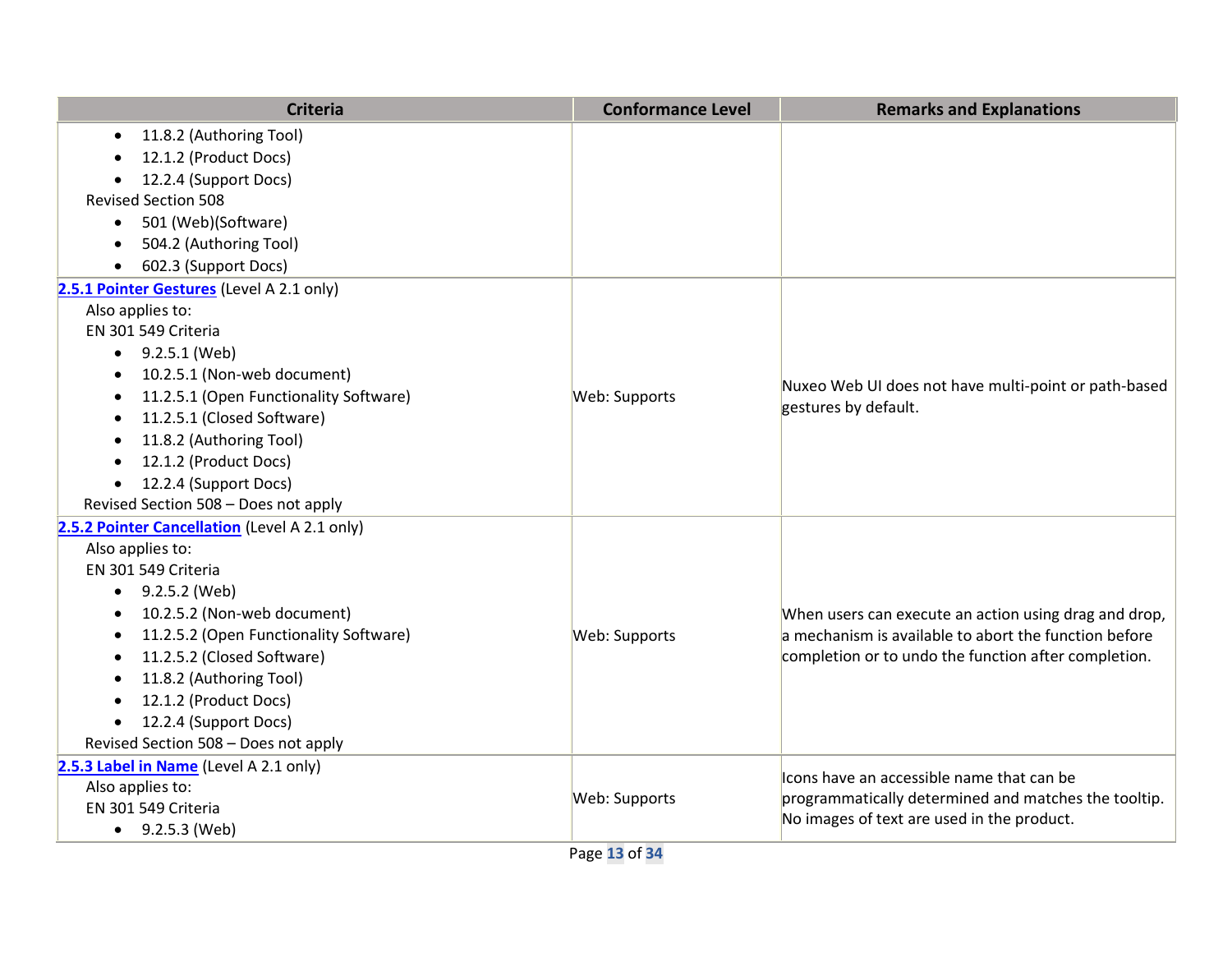| <b>Criteria</b>                                       | <b>Conformance Level</b> | <b>Remarks and Explanations</b>                 |
|-------------------------------------------------------|--------------------------|-------------------------------------------------|
| 10.2.5.3 (Non-web document)<br>$\bullet$              |                          |                                                 |
| 11.2.5.3.1 (Open Functionality Software)<br>$\bullet$ |                          |                                                 |
| 11.2.5.3.2 (Closed Software)<br>$\bullet$             |                          |                                                 |
| 11.8.2 (Authoring Tool)<br>٠                          |                          |                                                 |
| 12.1.2 (Product Docs)<br>$\bullet$                    |                          |                                                 |
| 12.2.4 (Support Docs)<br>$\bullet$                    |                          |                                                 |
| Revised Section 508 - Does not apply                  |                          |                                                 |
| 2.5.4 Motion Actuation (Level A 2.1 only)             |                          |                                                 |
| Also applies to:                                      |                          |                                                 |
| EN 301 549 Criteria                                   |                          |                                                 |
| $\bullet$ 9.2.5.4 (Web)                               |                          |                                                 |
| 10.2.5.4 (Non-web document)                           |                          | Nuxeo Web UI does not use motion to initiate    |
| 11.2.5.4 (Open Functionality Software)<br>٠           | Web: Supports            | actions/events/functionality.                   |
| 11.2.5.4 (Closed Software)<br>$\bullet$               |                          |                                                 |
| 11.8.2 (Authoring Tool)<br>$\bullet$                  |                          |                                                 |
| 12.1.2 (Product Docs)<br>$\bullet$                    |                          |                                                 |
| 12.2.4 (Support Docs)<br>$\bullet$                    |                          |                                                 |
| Revised Section 508 - Does not apply                  |                          |                                                 |
| 3.1.1 Language of Page (Level A)                      |                          |                                                 |
| Also applies to:                                      |                          |                                                 |
| EN 301 549 Criteria                                   |                          |                                                 |
| 9.3.1.1 (Web)<br>$\bullet$                            |                          |                                                 |
| 10.3.1.1 (Non-web document)<br>$\bullet$              |                          |                                                 |
| 11.3.1.1.1 (Open Functionality Software)<br>$\bullet$ |                          | Language is set by the browser and can be       |
| 11.3.1.1.2 (Closed Software)<br>$\bullet$             | Web: Supports            | programmatically determined. If language is not |
| 11.8.2 (Authoring Tool)<br>٠                          |                          | available, it will default to English.          |
| 12.1.2 (Product Docs)<br>$\bullet$                    |                          |                                                 |
| 12.2.4 (Support Docs)<br>$\bullet$                    |                          |                                                 |
| <b>Revised Section 508</b>                            |                          |                                                 |
| 501 (Web)(Software)<br>$\bullet$                      |                          |                                                 |
| 504.2 (Authoring Tool)<br>$\bullet$                   |                          |                                                 |
| 602.3 (Support Docs)<br>$\bullet$                     |                          |                                                 |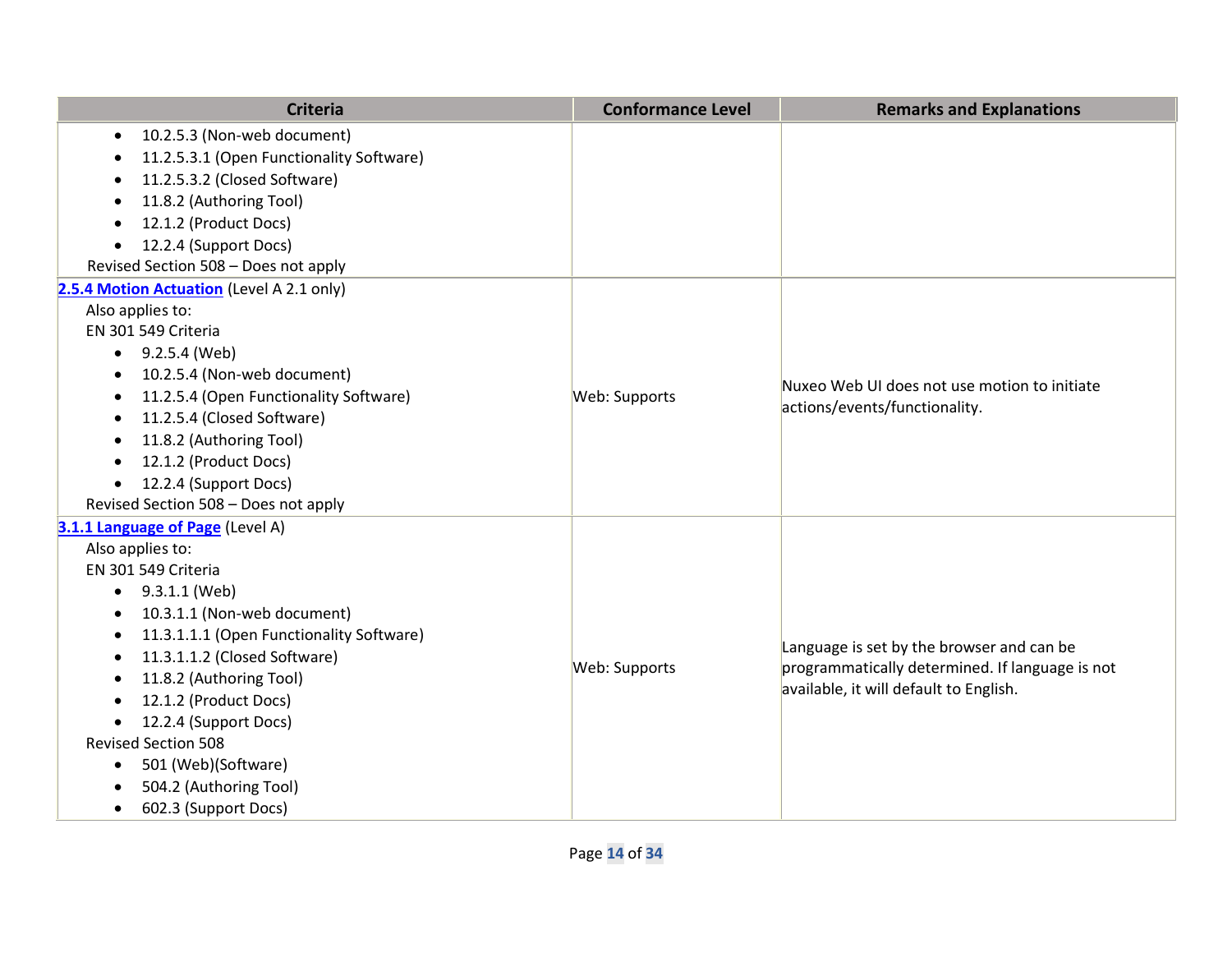| <b>Criteria</b>                                     | <b>Conformance Level</b> | <b>Remarks and Explanations</b>                     |
|-----------------------------------------------------|--------------------------|-----------------------------------------------------|
| 3.2.1 On Focus (Level A)                            |                          |                                                     |
| Also applies to:                                    |                          |                                                     |
| EN 301 549 Criteria                                 |                          |                                                     |
| 9.3.2.1 (Web)<br>$\bullet$                          |                          |                                                     |
| 10.3.2.1 (Non-web document)<br>$\bullet$            |                          |                                                     |
| 11.3.2.1 (Open Functionality Software)<br>$\bullet$ |                          |                                                     |
| 11.3.2.1 (Closed Software)<br>$\bullet$             | Web: Supports            | No context change is initiated when a component     |
| 11.8.2 (Authoring Tool)<br>$\bullet$                |                          | receives focus.                                     |
| 12.1.2 (Product Docs)                               |                          |                                                     |
| 12.2.4 (Support Docs)<br>$\bullet$                  |                          |                                                     |
| <b>Revised Section 508</b>                          |                          |                                                     |
| 501 (Web)(Software)<br>$\bullet$                    |                          |                                                     |
| 504.2 (Authoring Tool)<br>$\bullet$                 |                          |                                                     |
| 602.3 (Support Docs)<br>$\bullet$                   |                          |                                                     |
| 3.2.2 On Input (Level A)                            |                          |                                                     |
| Also applies to:                                    |                          |                                                     |
| EN 301 549 Criteria                                 |                          |                                                     |
| $\bullet$ 9.3.2.2 (Web)                             |                          |                                                     |
| 10.3.2.2 (Non-web document)<br>$\bullet$            |                          |                                                     |
| 11.3.2.2 (Open Functionality Software)<br>$\bullet$ |                          | Nuxeo Web UI uses technique G80 and provides submit |
| 11.3.2.2 (Closed Software)<br>$\bullet$             | Web: Supports            |                                                     |
| 11.8.2 (Authoring Tool)<br>$\bullet$                |                          | buttons before initiating a change of context.      |
| 12.1.2 (Product Docs)                               |                          |                                                     |
| 12.2.4 (Support Docs)<br>$\bullet$                  |                          |                                                     |
| <b>Revised Section 508</b>                          |                          |                                                     |
| 501 (Web)(Software)<br>$\bullet$                    |                          |                                                     |
| 504.2 (Authoring Tool)<br>$\bullet$                 |                          |                                                     |
| 602.3 (Support Docs)<br>$\bullet$                   |                          |                                                     |
| 3.3.1 Error Identification (Level A)                |                          |                                                     |
| Also applies to:                                    |                          |                                                     |
| EN 301 549 Criteria                                 | Web: Supports            | Nuxeo Web UI uses technique ARIA-21.                |
| 9.3.3.1 (Web)<br>$\bullet$                          |                          |                                                     |
| 10.3.3.1 (Non-web document)<br>$\bullet$            |                          |                                                     |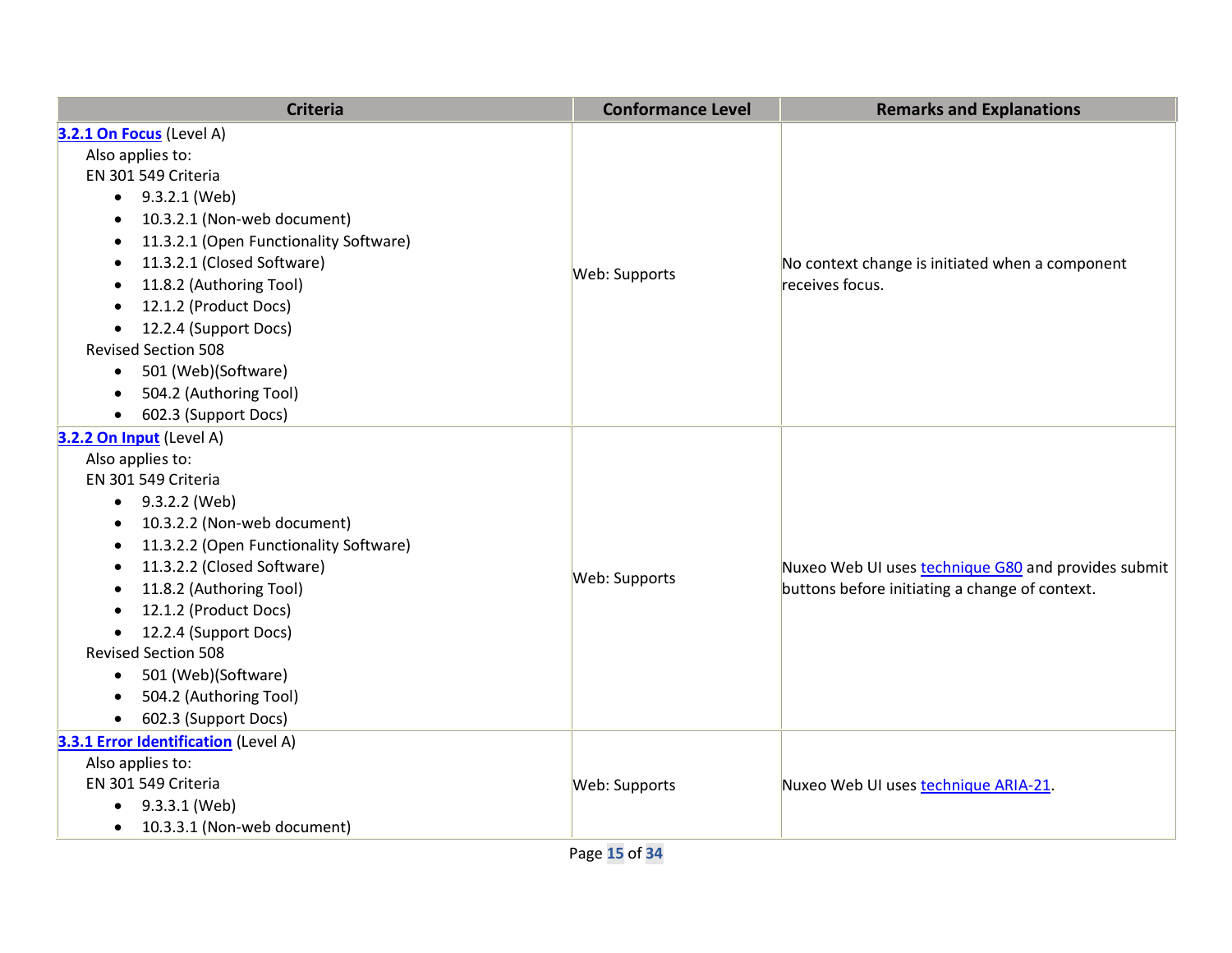| <b>Criteria</b>                                       | <b>Conformance Level</b>       | <b>Remarks and Explanations</b>                                                                                                                          |
|-------------------------------------------------------|--------------------------------|----------------------------------------------------------------------------------------------------------------------------------------------------------|
| 11.3.3.1.1 (Open Functionality Software)<br>$\bullet$ |                                |                                                                                                                                                          |
| 11.3.3.1.2 (Closed Software)                          |                                |                                                                                                                                                          |
| 11.8.2 (Authoring Tool)                               |                                |                                                                                                                                                          |
| 12.1.2 (Product Docs)                                 |                                |                                                                                                                                                          |
| 12.2.4 (Support Docs)<br>$\bullet$                    |                                |                                                                                                                                                          |
| <b>Revised Section 508</b>                            |                                |                                                                                                                                                          |
| 501 (Web)(Software)<br>$\bullet$                      |                                |                                                                                                                                                          |
| 504.2 (Authoring Tool)<br>$\bullet$                   |                                |                                                                                                                                                          |
| 602.3 (Support Docs)<br>$\bullet$                     |                                |                                                                                                                                                          |
| 3.3.2 Labels or Instructions (Level A)                |                                |                                                                                                                                                          |
| Also applies to:                                      |                                |                                                                                                                                                          |
| EN 301 549 Criteria                                   |                                |                                                                                                                                                          |
| 9.3.3.2 (Web)<br>$\bullet$                            |                                |                                                                                                                                                          |
| 10.3.3.2 (Non-web document)<br>$\bullet$              |                                | Labels or instructions are provided when content<br>requires user input. A couple of exceptions are<br>identified and tracked under WEBUI-489 and WEBUI- |
| 11.3.3.2 (Open Functionality Software)<br>٠           |                                |                                                                                                                                                          |
| 11.3.3.2 (Closed Software)<br>$\bullet$               | <b>Web: Partially supports</b> |                                                                                                                                                          |
| 11.8.2 (Authoring Tool)<br>٠                          |                                |                                                                                                                                                          |
| 12.1.2 (Product Docs)<br>$\bullet$                    |                                | 490.                                                                                                                                                     |
| 12.2.4 (Support Docs)<br>$\bullet$                    |                                |                                                                                                                                                          |
| <b>Revised Section 508</b>                            |                                |                                                                                                                                                          |
| 501 (Web)(Software)<br>$\bullet$                      |                                |                                                                                                                                                          |
| 504.2 (Authoring Tool)<br>$\bullet$                   |                                |                                                                                                                                                          |
| 602.3 (Support Docs)<br>$\bullet$                     |                                |                                                                                                                                                          |
| 4.1.1 Parsing (Level A)                               |                                |                                                                                                                                                          |
| Also applies to:                                      |                                | Nuxeo Web UI uses a web standard called web                                                                                                              |
| EN 301 549 Criteria                                   |                                | components: https://github.com/w3c/webcomponents                                                                                                         |
| 9.4.1.1 (Web)<br>$\bullet$                            | Web: Supports                  |                                                                                                                                                          |
| 10.4.1.1 (Non-web document)<br>$\bullet$              |                                | This can lead to false positives on duplicate IDs when<br>using an automated testing tool, although the markup is                                        |
| 11.4.1.1.1 (Open Functionality Software)<br>٠         |                                |                                                                                                                                                          |
| 11.4.1.1.2 (Closed Software) - Does not apply<br>٠    |                                | valid.                                                                                                                                                   |
| 11.8.2 (Authoring Tool)<br>$\bullet$                  |                                |                                                                                                                                                          |
| 12.1.2 (Product Docs)<br>$\bullet$                    |                                |                                                                                                                                                          |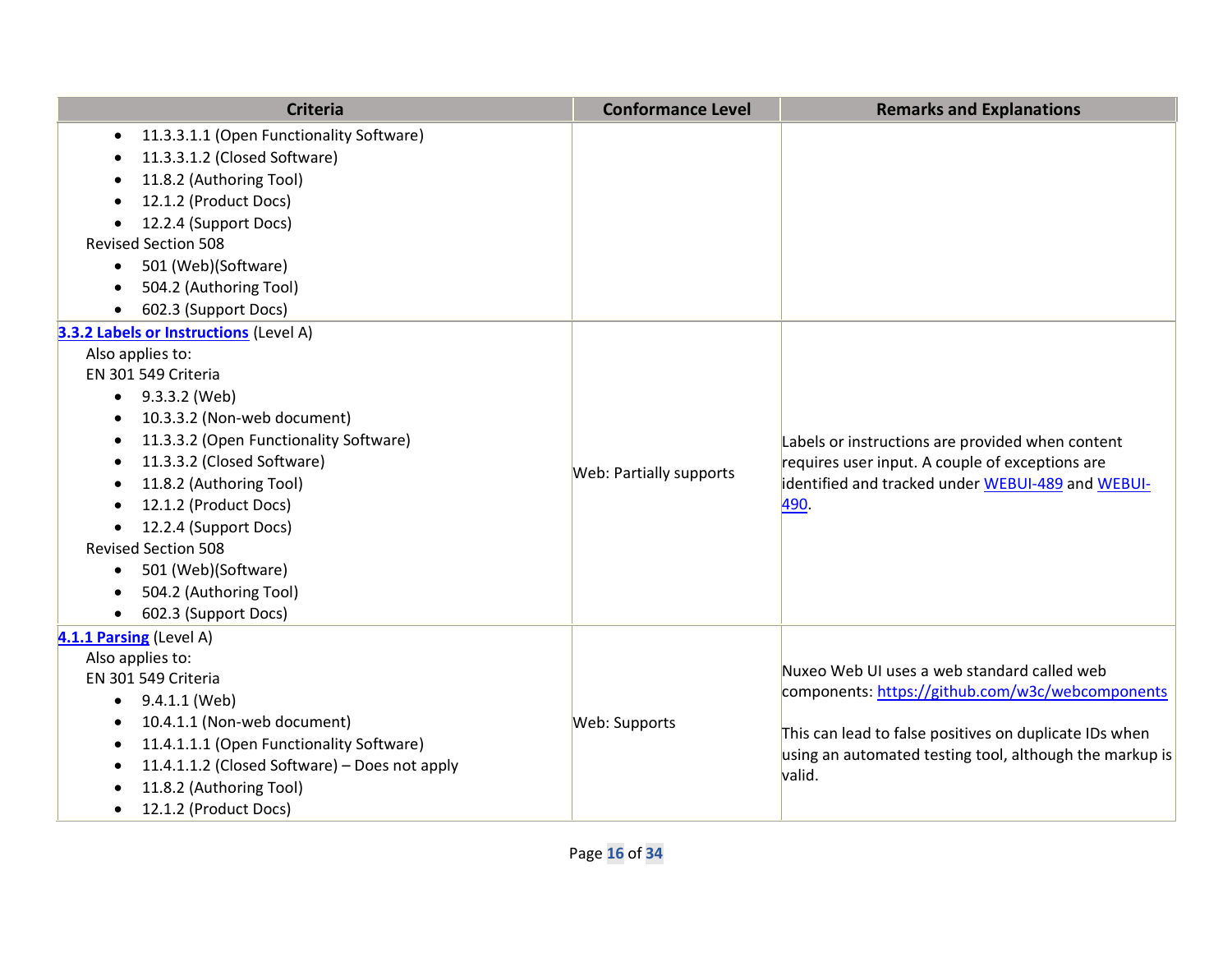| <b>Criteria</b>                                                                                                                                                                                                                                                                                                                                                                                                                                                                   | <b>Conformance Level</b>       | <b>Remarks and Explanations</b>                                                                                                                                                                                                                                                                                                                                                                                                                                                                                   |
|-----------------------------------------------------------------------------------------------------------------------------------------------------------------------------------------------------------------------------------------------------------------------------------------------------------------------------------------------------------------------------------------------------------------------------------------------------------------------------------|--------------------------------|-------------------------------------------------------------------------------------------------------------------------------------------------------------------------------------------------------------------------------------------------------------------------------------------------------------------------------------------------------------------------------------------------------------------------------------------------------------------------------------------------------------------|
| 12.2.4 (Support Docs)<br>$\bullet$<br><b>Revised Section 508</b><br>501 (Web)(Software)<br>$\bullet$<br>504.2 (Authoring Tool)<br>$\bullet$<br>602.3 (Support Docs)<br>٠                                                                                                                                                                                                                                                                                                          |                                |                                                                                                                                                                                                                                                                                                                                                                                                                                                                                                                   |
| 4.1.2 Name, Role, Value (Level A)<br>Also applies to:<br>EN 301 549 Criteria<br>9.4.1.2 (Web)<br>10.4.1.2 (Non-web document)<br>$\bullet$<br>11.4.1.2.1 (Open Functionality Software)<br>$\bullet$<br>11.4.1.2.2 (Closed Software) - Not required<br>$\bullet$<br>11.8.2 (Authoring Tool)<br>٠<br>12.1.2 (Product Docs)<br>12.2.4 (Support Docs)<br><b>Revised Section 508</b><br>501 (Web)(Software)<br>$\bullet$<br>504.2 (Authoring Tool)<br>$\bullet$<br>602.3 (Support Docs) | <b>Web: Partially supports</b> | For our user interface components, the name and role<br>can be programmatically determined; states, properties,<br>and values that can be set by the user can be<br>programmatically set; and notification of changes to<br>these items is available to user agents, including<br>assistive technologies.<br>Some exceptions are identified and tracked under<br>WEBUI-567. The bulk of them come from three<br>elements:<br>nuxeo-data-table<br>$\bullet$<br>nuxeo-selectivity<br>$\bullet$<br>nuxeo-date-picker |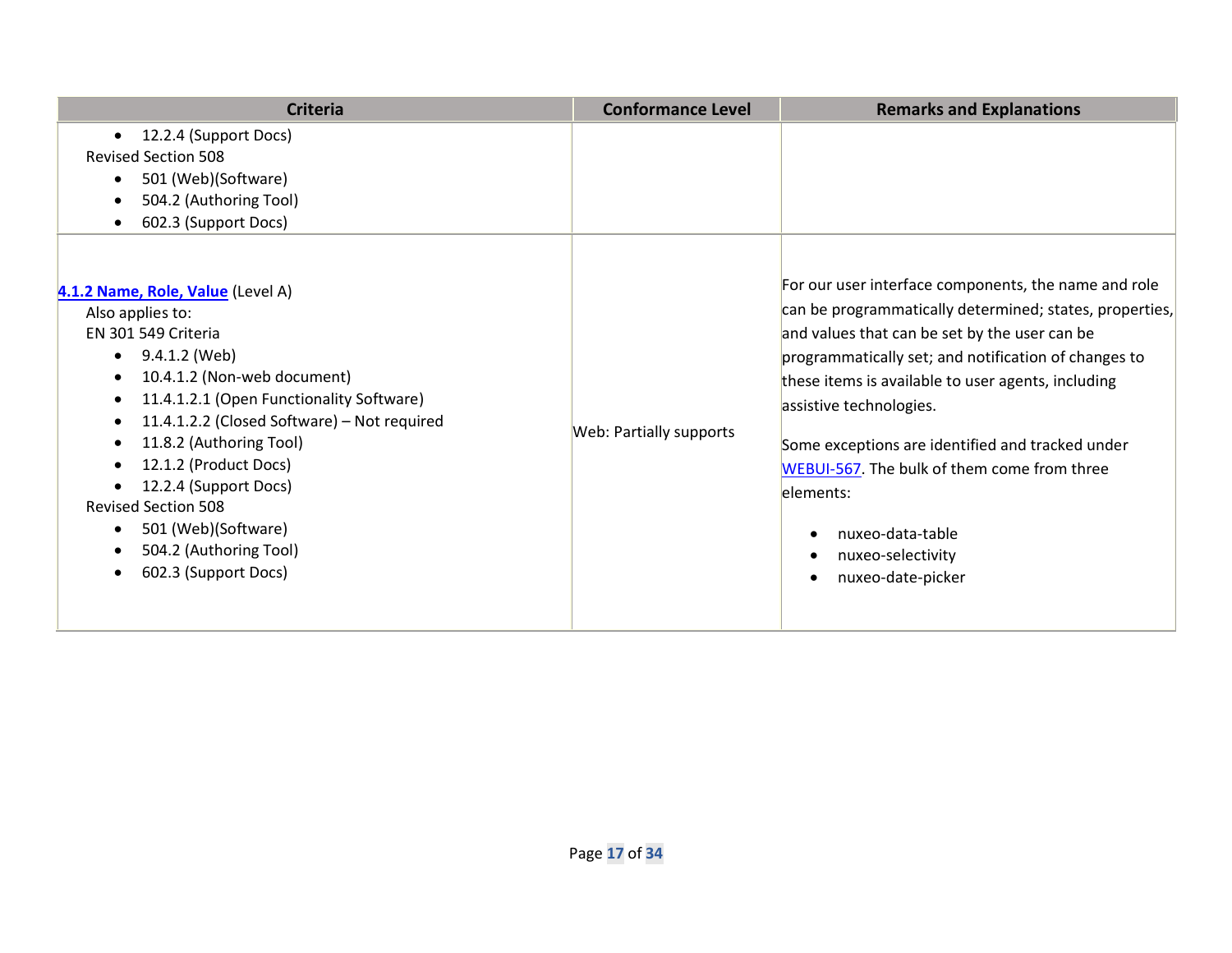# **Table 2: Success Criteria, Level AA**

| <b>Criteria</b>                                     | <b>Conformance Level</b> | <b>Remarks and Explanations</b>                         |
|-----------------------------------------------------|--------------------------|---------------------------------------------------------|
| 1.2.4 Captions (Live) (Level AA)                    |                          |                                                         |
| Also applies to:                                    |                          |                                                         |
| EN 301 549 Criteria                                 |                          |                                                         |
| $\bullet$ 9.1.2.4 (Web)                             |                          |                                                         |
| 10.1.2.4 (Non-web document)                         |                          |                                                         |
| 11.1.2.4 (Open Functionality Software)<br>$\bullet$ | Web: Not applicable      | Nuxeo Web UI does not deal with live media.             |
| 11.1.2.4 (Closed Software)                          |                          |                                                         |
| 11.8.2 (Authoring Tool)<br>$\bullet$                |                          |                                                         |
| 12.1.2 (Product Docs)                               |                          |                                                         |
| 12.2.4 (Support Docs)<br>$\bullet$                  |                          |                                                         |
| <b>Revised Section 508</b>                          |                          |                                                         |
| 501 (Web)(Software)<br>$\bullet$                    |                          |                                                         |
| 504.2 (Authoring Tool)                              |                          |                                                         |
| 602.3 (Support Docs)<br>$\bullet$                   |                          |                                                         |
| 1.2.5 Audio Description (Prerecorded) (Level AA)    |                          |                                                         |
| Also applies to:                                    |                          |                                                         |
| EN 301 549 Criteria                                 |                          |                                                         |
| 9.1.2.5 (Web)<br>٠                                  |                          |                                                         |
| 10.1.2.5 (Non-web document)                         |                          | Nuxeo Web UI does not provide any videos or media       |
| 11.1.2.5 (Open Functionality Software)              | Web: Supports            | but allows users to use any available techniques to add |
| 11.1.2.5 (Closed Software)<br>٠                     |                          | audio description.                                      |
| 11.8.2 (Authoring Tool)                             |                          |                                                         |
| 12.1.2 (Product Docs)                               |                          |                                                         |
| 12.2.4 (Support Docs)                               |                          |                                                         |
| <b>Revised Section 508</b>                          |                          |                                                         |
| 501 (Web)(Software)                                 |                          |                                                         |
| 504.2 (Authoring Tool)                              |                          |                                                         |
| 602.3 (Support Docs)                                |                          |                                                         |
| 1.3.4 Orientation (Level AA 2.1 only)               | Web: Supports            | Nuxeo Web UI does not restrict the usage orientation.   |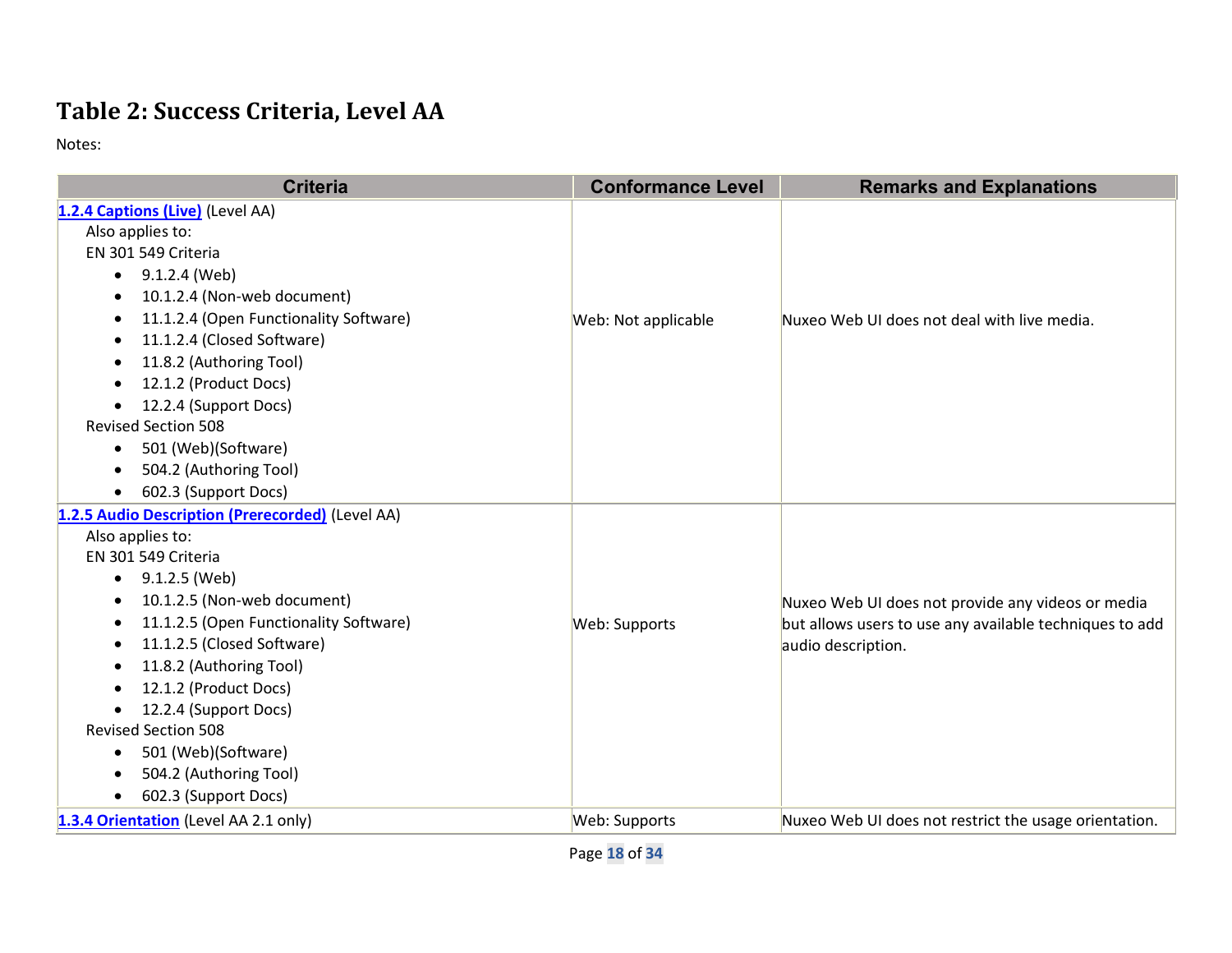| <b>Criteria</b>                                                                                                                                                                                                                                                                                                                                                                     | <b>Conformance Level</b>       | <b>Remarks and Explanations</b>                                                                                                                                                                                                                                  |
|-------------------------------------------------------------------------------------------------------------------------------------------------------------------------------------------------------------------------------------------------------------------------------------------------------------------------------------------------------------------------------------|--------------------------------|------------------------------------------------------------------------------------------------------------------------------------------------------------------------------------------------------------------------------------------------------------------|
| Also applies to:<br>EN 301 549 Criteria<br>9.1.3.4 (Web)<br>$\bullet$<br>10.1.3.4 (Non-web document)<br>$\bullet$<br>11.1.3.4 (Open Functionality Software)<br>11.1.3.4 (Closed Software)<br>11.8.2 (Authoring Tool)<br>12.1.2 (Product Docs)<br>12.2.4 (Support Docs)<br>$\bullet$<br>Revised Section 508 - Does not apply                                                         |                                |                                                                                                                                                                                                                                                                  |
| 1.3.5 Identify Input Purpose (Level AA 2.1 only)<br>Also applies to:<br>EN 301 549 Criteria<br>9.1.3.5 (Web)<br>$\bullet$<br>10.1.3.5 (Non-web document)<br>11.1.3.5.1 (Open Functionality Software)<br>$\bullet$<br>11.1.3.5.2 (Closed Software)<br>11.8.2 (Authoring Tool)<br>12.1.2 (Product Docs)<br>12.2.4 (Support Docs)<br>$\bullet$<br>Revised Section 508 - Does not apply | Web: Does not support          | The underlying technology used by Nuxeo Web UI<br>supports identifying the expected meaning for form<br>input data. However, the autocomplete property is not<br>exposed by Nuxeo Web UI default widgets. This issue is<br>tracked under WEBUI-493.              |
| 1.4.3 Contrast (Minimum) (Level AA)<br>Also applies to:<br>EN 301 549 Criteria<br>9.1.4.3 (Web)<br>$\bullet$<br>10.1.4.3 (Non-web document)<br>11.1.4.3 (Open Functionality Software)<br>11.1.4.3 (Closed Software)<br>11.8.2 (Authoring Tool)<br>$\bullet$<br>12.1.2 (Product Docs)<br>12.2.4 (Support Docs)<br><b>Revised Section 508</b><br>501 (Web)(Software)<br>$\bullet$     | <b>Web: Partially supports</b> | The visual presentation of text and images of text has a<br>contrast ratio of at least 4.5:1, except for large text<br>(contrast ratio of at least 3:1), incidental elements and<br>logotypes.<br>Some exceptions are identified and tracked under<br>WEBUI-525. |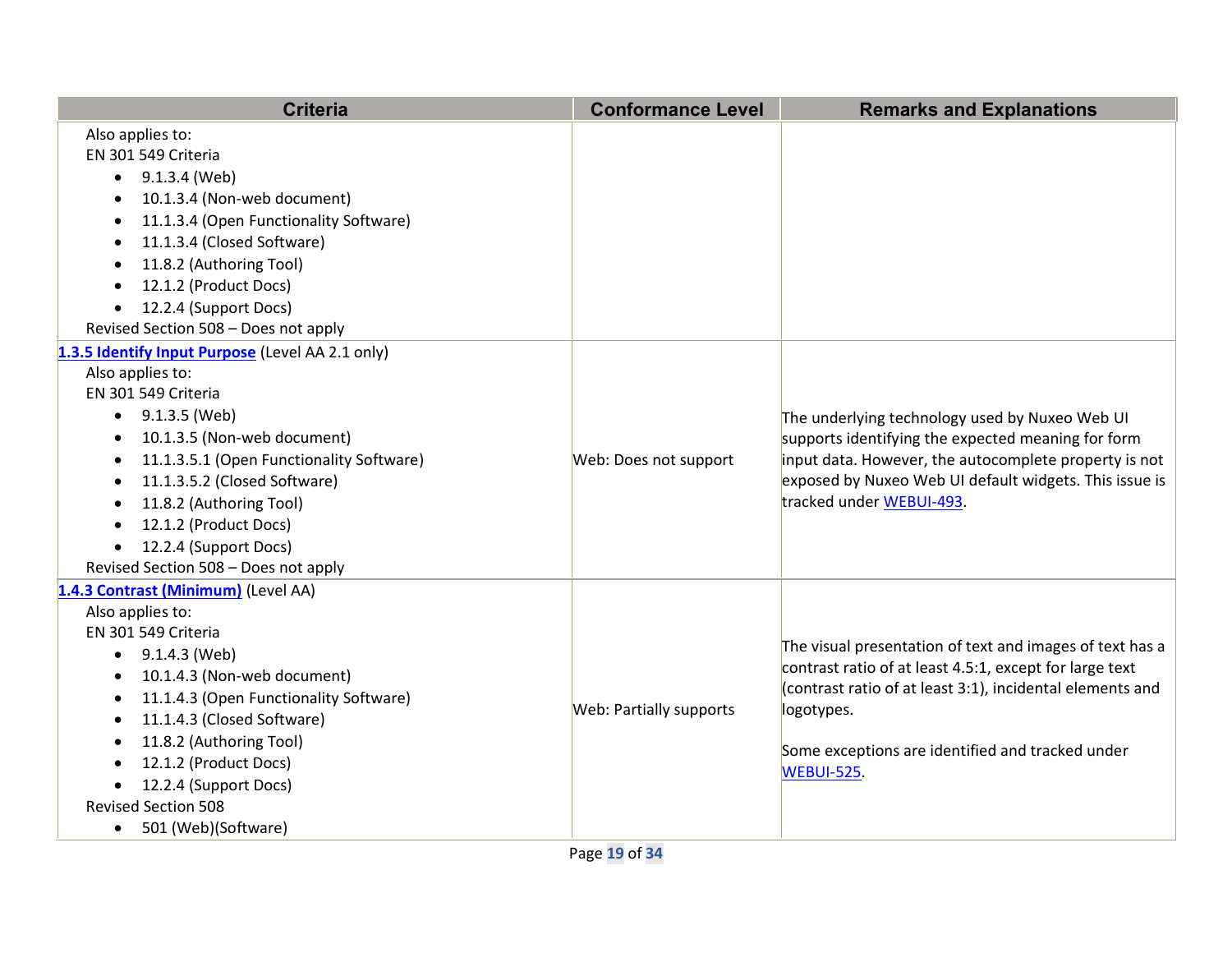| <b>Criteria</b>                                            | <b>Conformance Level</b>       | <b>Remarks and Explanations</b>                             |
|------------------------------------------------------------|--------------------------------|-------------------------------------------------------------|
| 504.2 (Authoring Tool)<br>$\bullet$                        |                                |                                                             |
| 602.3 (Support Docs)<br>$\bullet$                          |                                |                                                             |
| 1.4.4 Resize text (Level AA)                               |                                |                                                             |
| Also applies to:                                           |                                |                                                             |
| EN 301 549 Criteria                                        |                                |                                                             |
| $\bullet$ 9.1.4.4 (Web)                                    |                                |                                                             |
| 10.1.4.4 (Non-web document)<br>$\bullet$                   |                                |                                                             |
| 11.1.4.4.1 (Open Functionality Software)<br>$\bullet$      |                                |                                                             |
| 11.1.4.4.2 (Closed Software)<br>$\bullet$                  | Web: Supports                  |                                                             |
| 11.8.2 (Authoring Tool)<br>$\bullet$                       |                                | Text is resizable without loss of content or functionality. |
| 12.1.2 (Product Docs)<br>$\bullet$                         |                                |                                                             |
| 12.2.4 (Support Docs)                                      |                                |                                                             |
| <b>Revised Section 508</b>                                 |                                |                                                             |
| 501 (Web)(Software)<br>$\bullet$                           |                                |                                                             |
| 504.2 (Authoring Tool)<br>$\bullet$                        |                                |                                                             |
| 602.3 (Support Docs)<br>$\bullet$                          |                                |                                                             |
| 1.4.5 Images of Text (Level AA)                            |                                |                                                             |
| Also applies to:                                           |                                |                                                             |
| EN 301 549 Criteria                                        |                                |                                                             |
| 9.1.4.5 (Web)<br>$\bullet$                                 |                                |                                                             |
| 10.1.4.5 (Non-web document)<br>$\bullet$                   |                                |                                                             |
| 11.1.4.5.1 (Open Functionality Software)<br>$\bullet$      |                                |                                                             |
| 11.1.4.5.2 (Closed Software) - Does not apply<br>$\bullet$ | Web: Supports                  | No image text is used to convey information.                |
| 11.8.2 (Authoring Tool)<br>$\bullet$                       |                                |                                                             |
| 12.1.2 (Product Docs)                                      |                                |                                                             |
| 12.2.4 (Support Docs)                                      |                                |                                                             |
| <b>Revised Section 508</b>                                 |                                |                                                             |
| 501 (Web)(Software)<br>$\bullet$                           |                                |                                                             |
| 504.2 (Authoring Tool)<br>$\bullet$                        |                                |                                                             |
| 602.3 (Support Docs)<br>$\bullet$                          |                                |                                                             |
| 1.4.10 Reflow (Level AA 2.1 only)                          |                                |                                                             |
| Also applies to:                                           | <b>Web: Partially supports</b> | Content can be presented without loss of information        |
| EN 301 549 Criteria                                        |                                | or functionality, and without requiring scrolling in two    |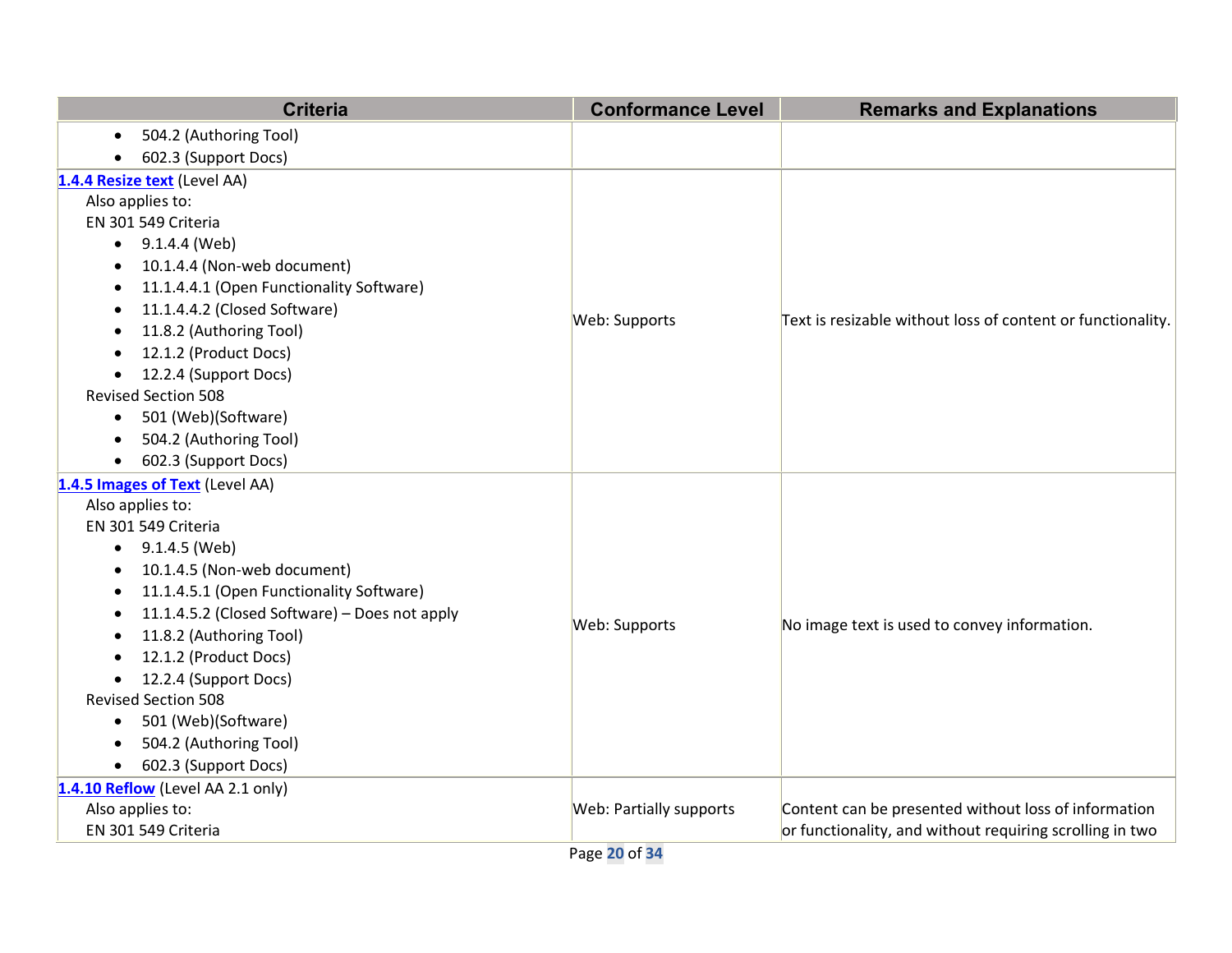| <b>Criteria</b>                                                                                                                                                                                                                                                                                                                                       | <b>Conformance Level</b>       | <b>Remarks and Explanations</b>                                                                                                                                                                                                                                                                                                    |
|-------------------------------------------------------------------------------------------------------------------------------------------------------------------------------------------------------------------------------------------------------------------------------------------------------------------------------------------------------|--------------------------------|------------------------------------------------------------------------------------------------------------------------------------------------------------------------------------------------------------------------------------------------------------------------------------------------------------------------------------|
| 9.1.4.10 (Web)<br>10.1.4.10 (Non-web document)<br>11.1.4.10 (Open Functionality Software)<br>11.1.4.10 (Closed Software)<br>11.8.2 (Authoring Tool)<br>12.1.2 (Product Docs)<br>12.2.4 (Support Docs)<br>Revised Section 508 - Does not apply                                                                                                         |                                | dimensions for vertical scrolling content at a width<br>equivalent to 320 CSS pixels; horizontal scrolling<br>content at a height equivalent to 256 CSS pixels. Except<br>for parts of the content which require two-dimensional<br>layout for usage or meaning.<br>Some exceptions are identified and tracked under<br>WEBUI-543. |
| 1.4.11 Non-text Contrast (Level AA 2.1 only)<br>Also applies to:<br>EN 301 549 Criteria<br>9.1.4.11 (Web)<br>$\bullet$<br>10.1.4.11 (Non-web document)<br>11.1.4.11 (Open Functionality Software)<br>11.1.4.11 (Closed Software)<br>11.8.2 (Authoring Tool)<br>12.1.2 (Product Docs)<br>12.2.4 (Support Docs)<br>Revised Section 508 - Does not apply | Web: Partially supports        | User interface components and graphical objects have a<br>contrast ratio of at least 3:1 against adjacent color(s).<br>Some exceptions are identified and tracked under<br>WEBUI-525.                                                                                                                                              |
| 1.4.12 Text Spacing (Level AA 2.1 only)<br>Also applies to:<br>EN 301 549 Criteria<br>9.1.4.12 (Web)<br>$\bullet$<br>10.1.4.12 (Non-web document)<br>11.1.4.12 (Open Functionality Software)<br>11.1.4.12 (Closed Software)<br>11.8.2 (Authoring Tool)<br>12.1.2 (Product Docs)<br>12.2.4 (Support Docs)<br>Revised Section 508 - Does not apply      | <b>Web: Partially supports</b> | Nuxeo Web UI adheres to design guidelines promoting<br>accessibility. Some exceptions are identified and tracked<br>under WEBUI-498.                                                                                                                                                                                               |
| 1.4.13 Content on Hover or Focus (Level AA 2.1 only)<br>Also applies to:<br>EN 301 549 Criteria                                                                                                                                                                                                                                                       | <b>Web: Partially supports</b> | Where receiving and then removing pointer hover or<br>keyboard focus triggers additional content to become                                                                                                                                                                                                                         |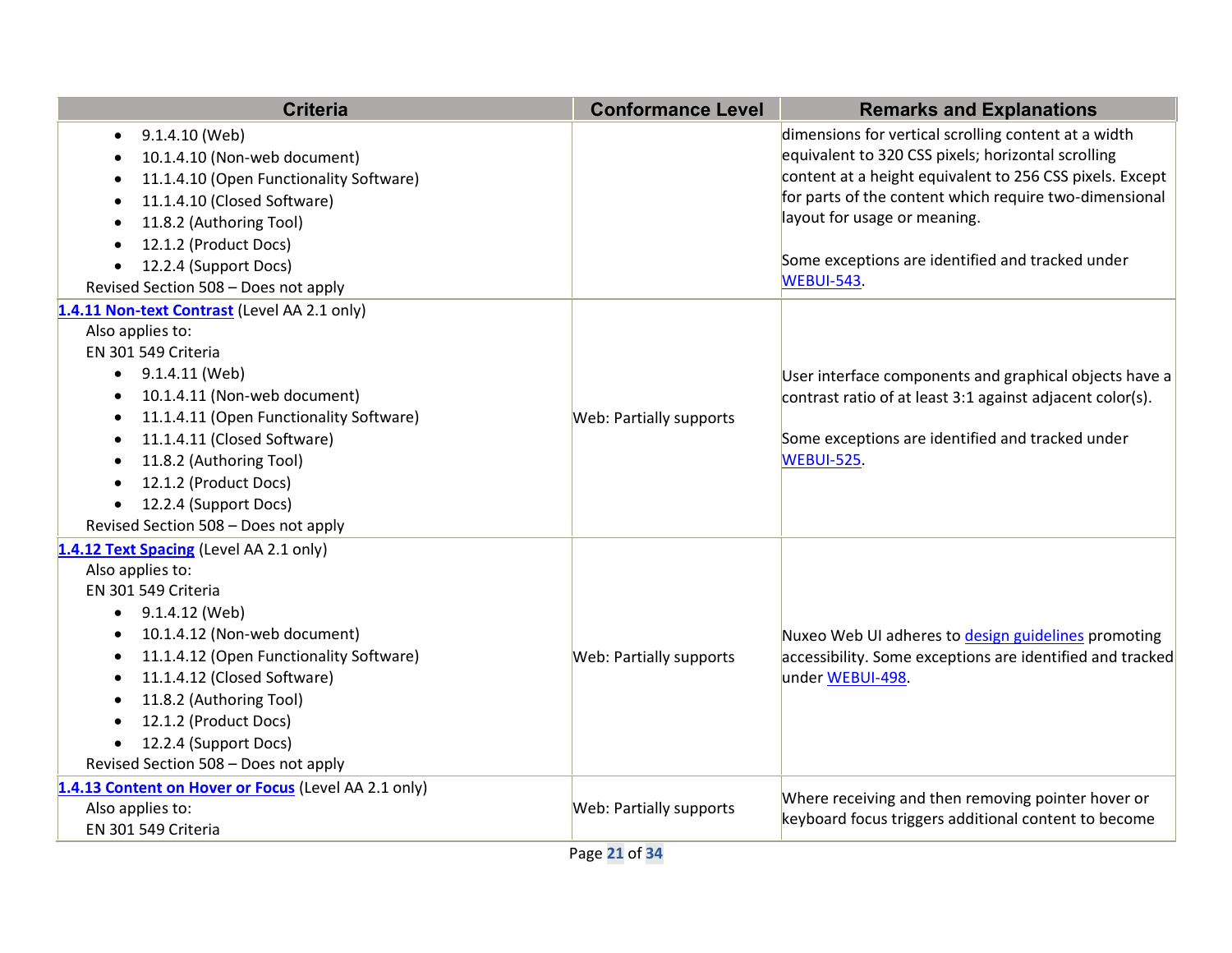| <b>Criteria</b>                                                                                                                                                                                                                                                                                                                                                                                                                                                                                                                                                                                                                     | <b>Conformance Level</b>       | <b>Remarks and Explanations</b>                                                                                                                                     |
|-------------------------------------------------------------------------------------------------------------------------------------------------------------------------------------------------------------------------------------------------------------------------------------------------------------------------------------------------------------------------------------------------------------------------------------------------------------------------------------------------------------------------------------------------------------------------------------------------------------------------------------|--------------------------------|---------------------------------------------------------------------------------------------------------------------------------------------------------------------|
| 9.1.4.13 (Web)<br>$\bullet$<br>10.1.4.13 (Non-web document)<br>$\bullet$<br>11.1.4.13 (Open Functionality Software)<br>11.1.4.13 (Closed Software)<br>٠<br>11.8.2 (Authoring Tool)<br>12.1.2 (Product Docs)<br>12.2.4 (Support Docs)<br>$\bullet$<br>Revised Section 508 - Does not apply                                                                                                                                                                                                                                                                                                                                           |                                | visible and then hidden, it is dismissible, hoverable,<br>persistent.<br>An exception is identified on the nuxeo-tooltip element<br>and is tracked under WEBUI-504. |
| 2.4.5 Multiple Ways (Level AA)<br>Also applies to:<br>EN 301 549 Criteria<br>9.2.4.5 (Web)<br>$\bullet$<br>10.2.4.5 (Non-web document) - Does not apply<br>$\bullet$<br>11.2.4.5 (Open Functionality Software) - Does not apply<br>$\bullet$<br>11.2.4.5 (Closed Software) - Does not apply<br>$\bullet$<br>11.8.2 (Authoring Tool)<br>$\bullet$<br>12.1.2 (Product Docs)<br>12.2.4 (Support Docs)<br>$\bullet$<br><b>Revised Section 508</b><br>501 (Web)(Software) - Does not apply to non-web software<br>$\bullet$<br>504.2 (Authoring Tool)<br>$\bullet$<br>602.3 (Support Docs) - Does not apply to non-web docs<br>$\bullet$ | Web: Supports                  | Nuxeo Web UI allows several ways to navigate to<br>content. Some examples include using the breadcrumb,<br>the dashboard, context links (e.g., username links).     |
| 2.4.6 Headings and Labels (Level AA)<br>Also applies to:<br>EN 301 549 Criteria<br>9.2.4.6 (Web)<br>$\bullet$<br>10.2.4.6 (Non-web document)<br>$\bullet$<br>11.2.4.6 (Open Functionality Software)<br>$\bullet$<br>11.2.4.6 (Closed Software)<br>$\bullet$<br>11.8.2 (Authoring Tool)<br>12.1.2 (Product Docs)<br>12.2.4 (Support Docs)<br><b>Revised Section 508</b>                                                                                                                                                                                                                                                              | <b>Web: Partially supports</b> | Headings and labels describe topic or purpose. Some<br>exceptions are identified and tracked under WEBUI-506.                                                       |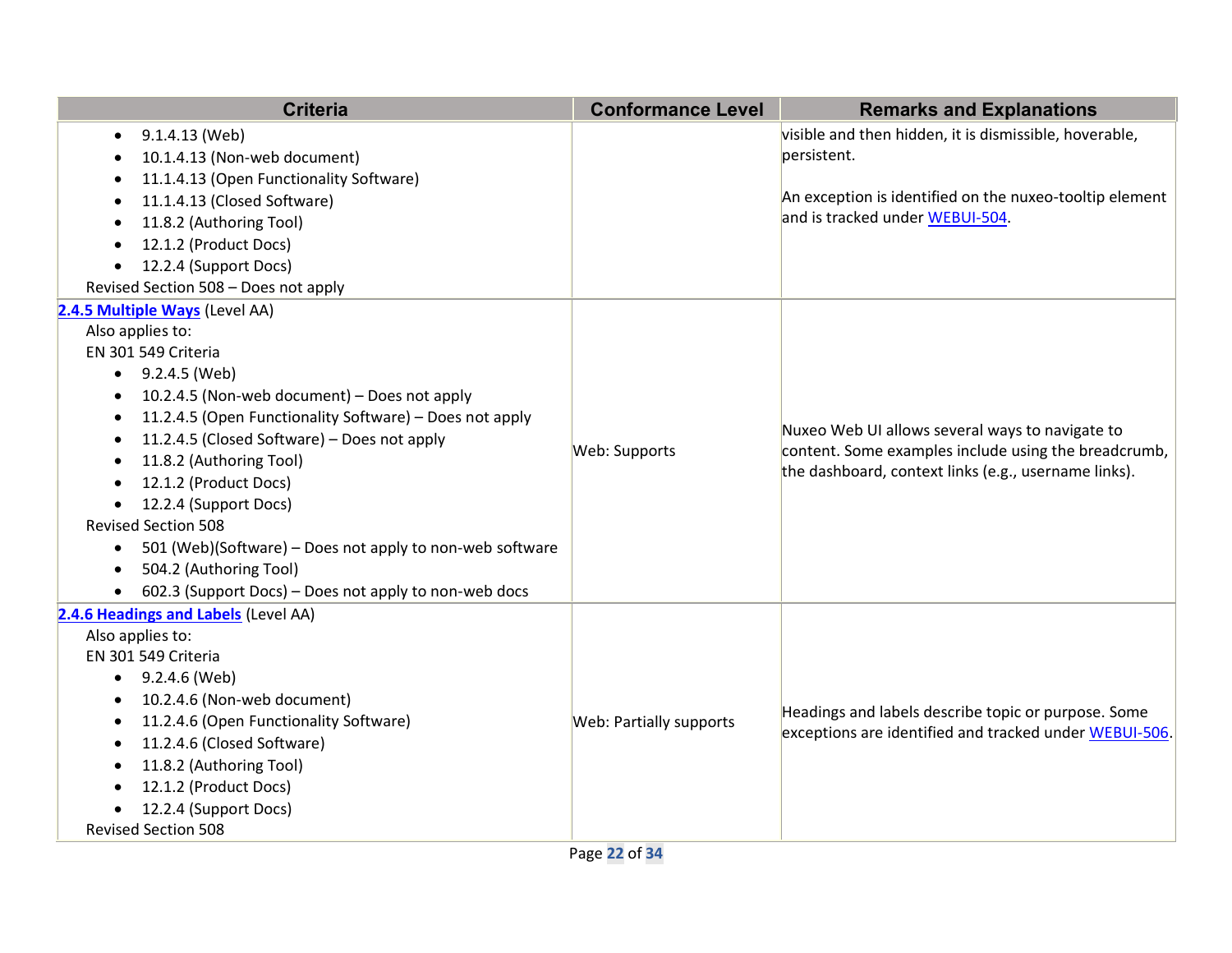| <b>Criteria</b>                                                      | <b>Conformance Level</b> | <b>Remarks and Explanations</b>                          |
|----------------------------------------------------------------------|--------------------------|----------------------------------------------------------|
| 501 (Web)(Software)<br>$\bullet$                                     |                          |                                                          |
| 504.2 (Authoring Tool)                                               |                          |                                                          |
| 602.3 (Support Docs)                                                 |                          |                                                          |
| 2.4.7 Focus Visible (Level AA)                                       |                          |                                                          |
| Also applies to:                                                     |                          |                                                          |
| EN 301 549 Criteria                                                  |                          |                                                          |
| 9.2.4.7 (Web)<br>$\bullet$                                           |                          |                                                          |
| 10.2.4.7 (Non-web document)<br>$\bullet$                             |                          |                                                          |
| 11.2.4.7 (Open Functionality Software)                               |                          | Any keyboard operable user interface has a mode of       |
| 11.2.4.7 (Closed Software)                                           |                          | operation where the keyboard focus indicator is visible, |
| 11.8.2 (Authoring Tool)<br>$\bullet$                                 | Web: Partially supports  | besides an exception on document tabs tracked under      |
| 12.1.2 (Product Docs)                                                |                          | <b>WEBUI-511.</b>                                        |
| 12.2.4 (Support Docs)                                                |                          |                                                          |
| <b>Revised Section 508</b>                                           |                          |                                                          |
| 501 (Web)(Software)<br>$\bullet$                                     |                          |                                                          |
| 504.2 (Authoring Tool)                                               |                          |                                                          |
| 602.3 (Support Docs)<br>$\bullet$                                    |                          |                                                          |
| 3.1.2 Language of Parts (Level AA)                                   |                          |                                                          |
| Also applies to:                                                     |                          |                                                          |
| EN 301 549 Criteria                                                  |                          |                                                          |
| 9.3.1.2 (Web)<br>$\bullet$                                           |                          |                                                          |
| 10.3.1.2 (Non-web document)                                          |                          |                                                          |
| 11.3.1.2 (Open Functionality Software) - Does not apply<br>$\bullet$ |                          |                                                          |
| 11.3.1.2 (Closed Software) - Does not apply<br>$\bullet$             | Web: Supports            | Language can always be determined on each web page.      |
| 11.8.2 (Authoring Tool)                                              |                          | No language change happens on the same page.             |
| 12.1.2 (Product Docs)                                                |                          |                                                          |
| 12.2.4 (Support Docs)<br>$\bullet$                                   |                          |                                                          |
| <b>Revised Section 508</b>                                           |                          |                                                          |
| 501 (Web)(Software)<br>$\bullet$                                     |                          |                                                          |
| 504.2 (Authoring Tool)                                               |                          |                                                          |
| 602.3 (Support Docs)<br>$\bullet$                                    |                          |                                                          |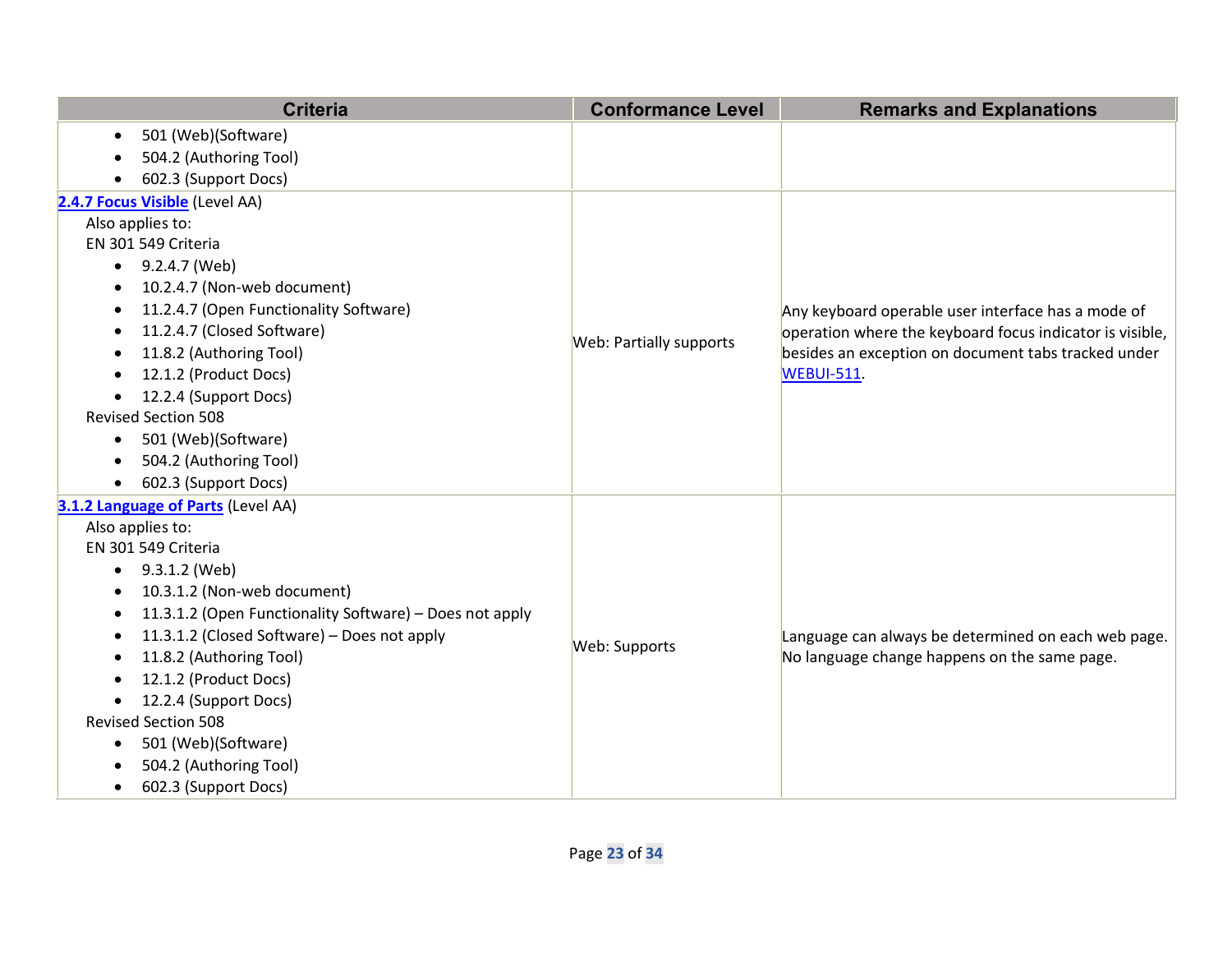| <b>Criteria</b>                                                       | <b>Conformance Level</b>       | <b>Remarks and Explanations</b>                          |
|-----------------------------------------------------------------------|--------------------------------|----------------------------------------------------------|
| <b>3.2.3 Consistent Navigation (Level AA)</b>                         |                                |                                                          |
| Also applies to:                                                      |                                |                                                          |
| EN 301 549 Criteria                                                   |                                | Nuxeo Web UI offers a consistent navigation order        |
| 9.3.2.3 (Web)<br>$\bullet$                                            |                                |                                                          |
| 10.3.2.3 (Non-web document) - Does not apply<br>$\bullet$             |                                |                                                          |
| 11.3.2.3 (Open Functionality Software) - Does not apply<br>$\bullet$  |                                |                                                          |
| 11.3.2.3 (Closed Software) - Does not apply                           |                                |                                                          |
| 11.8.2 (Authoring Tool)<br>٠                                          | Web: Supports                  | across the site.                                         |
| 12.1.2 (Product Docs)<br>$\bullet$                                    |                                |                                                          |
| 12.2.4 (Support Docs)<br>$\bullet$                                    |                                |                                                          |
| <b>Revised Section 508</b>                                            |                                |                                                          |
| 501 (Web)(Software) - Does not apply to non-web software<br>$\bullet$ |                                |                                                          |
| 504.2 (Authoring Tool)<br>$\bullet$                                   |                                |                                                          |
| 602.3 (Support Docs) - Does not apply to non-web docs<br>$\bullet$    |                                |                                                          |
| 3.2.4 Consistent Identification (Level AA)                            |                                |                                                          |
| Also applies to:                                                      |                                | Nuxeo Web UI ensures consistent identification of        |
| EN 301 549 Criteria                                                   |                                |                                                          |
| 9.3.2.4 (Web)<br>$\bullet$                                            |                                |                                                          |
| 10.3.2.4 (Non-web document) - Does not apply<br>٠                     |                                |                                                          |
| 11.3.2.4 (Open Functionality Software) - Does not apply<br>٠          | Web: Supports                  |                                                          |
| 11.3.2.4 (Closed Software) - Does not apply<br>$\bullet$              |                                | functional components that appear repeatedly within a    |
| 11.8.2 (Authoring Tool)<br>$\bullet$                                  |                                | set of Web pages.                                        |
| 12.1.2 (Product Docs)                                                 |                                |                                                          |
| 12.2.4 (Support Docs)                                                 |                                |                                                          |
| <b>Revised Section 508</b>                                            |                                |                                                          |
| 501 (Web)(Software) - Does not apply to non-web software<br>$\bullet$ |                                |                                                          |
| 504.2 (Authoring Tool)<br>$\bullet$                                   |                                |                                                          |
| 602.3 (Support Docs) - Does not apply to non-web docs<br>$\bullet$    |                                |                                                          |
| 3.3.3 Error Suggestion (Level AA)                                     |                                | A suggestion is always presented to the user when they   |
| Also applies to:                                                      |                                | are supposed to choose from a set of values. Examples:   |
| EN 301 549 Criteria                                                   | <b>Web: Partially supports</b> | On location with an autocomplete path<br>$\sim$ 10 $\pm$ |
| 9.3.3.3 (Web)<br>$\bullet$                                            |                                | suggester                                                |
| 10.3.3.3 (Non-web document)<br>$\bullet$                              |                                | On tags also with autocomplete tag suggester             |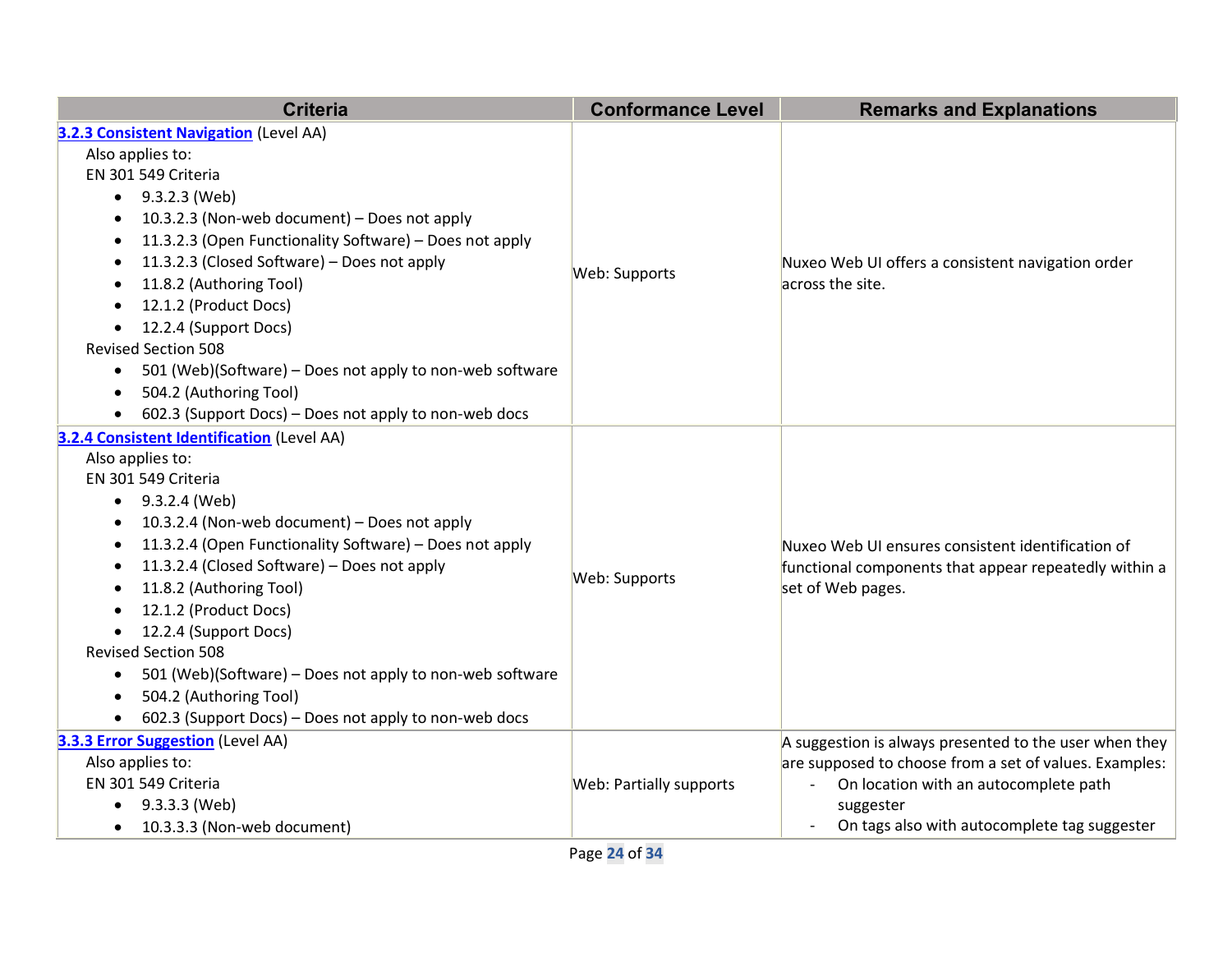| <b>Criteria</b>                                            | <b>Conformance Level</b> | <b>Remarks and Explanations</b>                         |
|------------------------------------------------------------|--------------------------|---------------------------------------------------------|
| 11.3.3.3 (Open Functionality Software)<br>$\bullet$        |                          | Suggestions are provided as well for users,             |
| 11.3.3.3 (Closed Software)<br>$\bullet$                    |                          | documents, vocabulary entries                           |
| 11.8.2 (Authoring Tool)<br>$\bullet$                       |                          |                                                         |
| 12.1.2 (Product Docs)<br>$\bullet$                         |                          | A couple of exceptions are identified and tracked under |
| 12.2.4 (Support Docs)<br>$\bullet$                         |                          | WEBUI-482 and WEBUI-513.                                |
| <b>Revised Section 508</b>                                 |                          |                                                         |
| 501 (Web)(Software)<br>$\bullet$                           |                          |                                                         |
| 504.2 (Authoring Tool)<br>$\bullet$                        |                          |                                                         |
| 602.3 (Support Docs)<br>$\bullet$                          |                          |                                                         |
| 3.3.4 Error Prevention (Legal, Financial, Data) (Level AA) |                          |                                                         |
| Also applies to:                                           |                          |                                                         |
| EN 301 549 Criteria                                        |                          |                                                         |
| 9.3.3.4 (Web)<br>$\bullet$                                 |                          | All editions, removal and creation actions show errors  |
| 10.3.3.4 (Non-web document)<br>$\bullet$                   |                          | and have a confirmation step or are reversible.         |
| 11.3.3.4 (Open Functionality Software)<br>$\bullet$        |                          | Workflow processes are designed by the users and can    |
| 11.3.3.4 (Closed Software)<br>٠                            | Web: Supports            | be set up to have these mechanisms in place.            |
| 11.8.2 (Authoring Tool)<br>$\bullet$                       |                          |                                                         |
| 12.1.2 (Product Docs)<br>$\bullet$                         |                          | Nuxeo Server can be configured to create a new version  |
| 12.2.4 (Support Docs)<br>$\bullet$                         |                          | every time metadata is edited, so that any data change  |
| <b>Revised Section 508</b>                                 |                          | is tracked and reversible.                              |
| 501 (Web)(Software)<br>$\bullet$                           |                          |                                                         |
| 504.2 (Authoring Tool)<br>$\bullet$                        |                          |                                                         |
| 602.3 (Support Docs)<br>$\bullet$                          |                          |                                                         |
| 4.1.3 Status Messages (Level AA 2.1 only)                  |                          | Status messages can be programmatically determined      |
| Also applies to:                                           |                          | through role or properties such that they can be        |
| EN 301 549 Criteria                                        |                          | presented to the user by assistive technologies without |
| 9.4.1.3 (Web)<br>$\bullet$                                 | Web: Partially supports  | receiving focus.                                        |
| 10.4.1.3 (Non-web document)<br>$\bullet$                   |                          |                                                         |
| 11.4.1.3 (Open Functionality Software)<br>$\bullet$        |                          | Some exceptions are identified and tracked under        |
| 11.4.1.3 (Closed Software) - Does not apply<br>٠           |                          | <b>WEBUI-516.</b>                                       |
| 11.8.2 (Authoring Tool)<br>$\bullet$                       |                          |                                                         |
| 12.1.2 (Product Docs)<br>$\bullet$                         |                          |                                                         |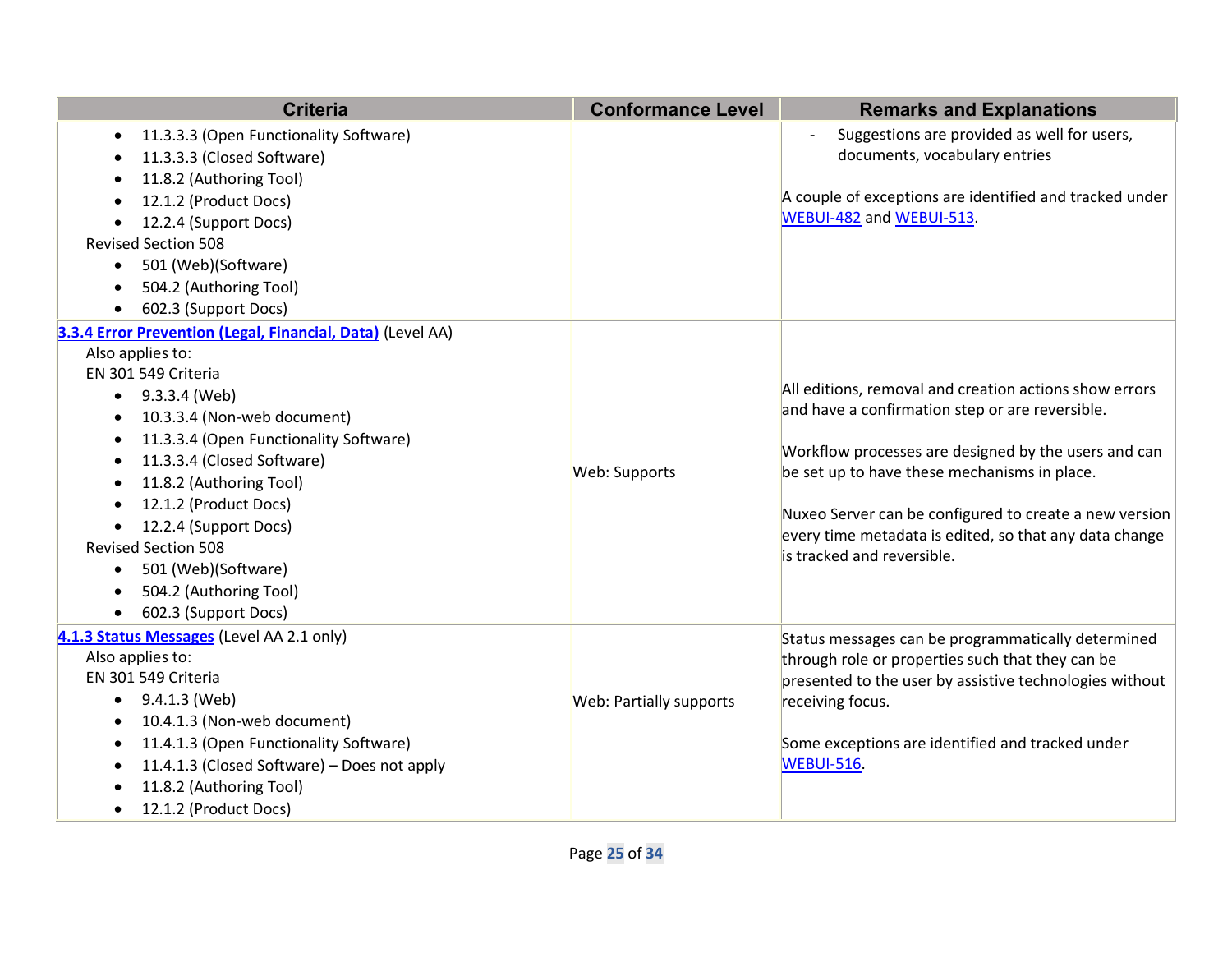| Criteria                             | <b>Conformance Level</b> | <b>Remarks and Explanations</b> |
|--------------------------------------|--------------------------|---------------------------------|
| 12.2.4 (Support Docs)                |                          |                                 |
| Revised Section 508 – Does not apply |                          |                                 |

## **Table 3: Success Criteria, Level AAA**

Notes: Nuxeo Web UI was not evaluated against these criteria.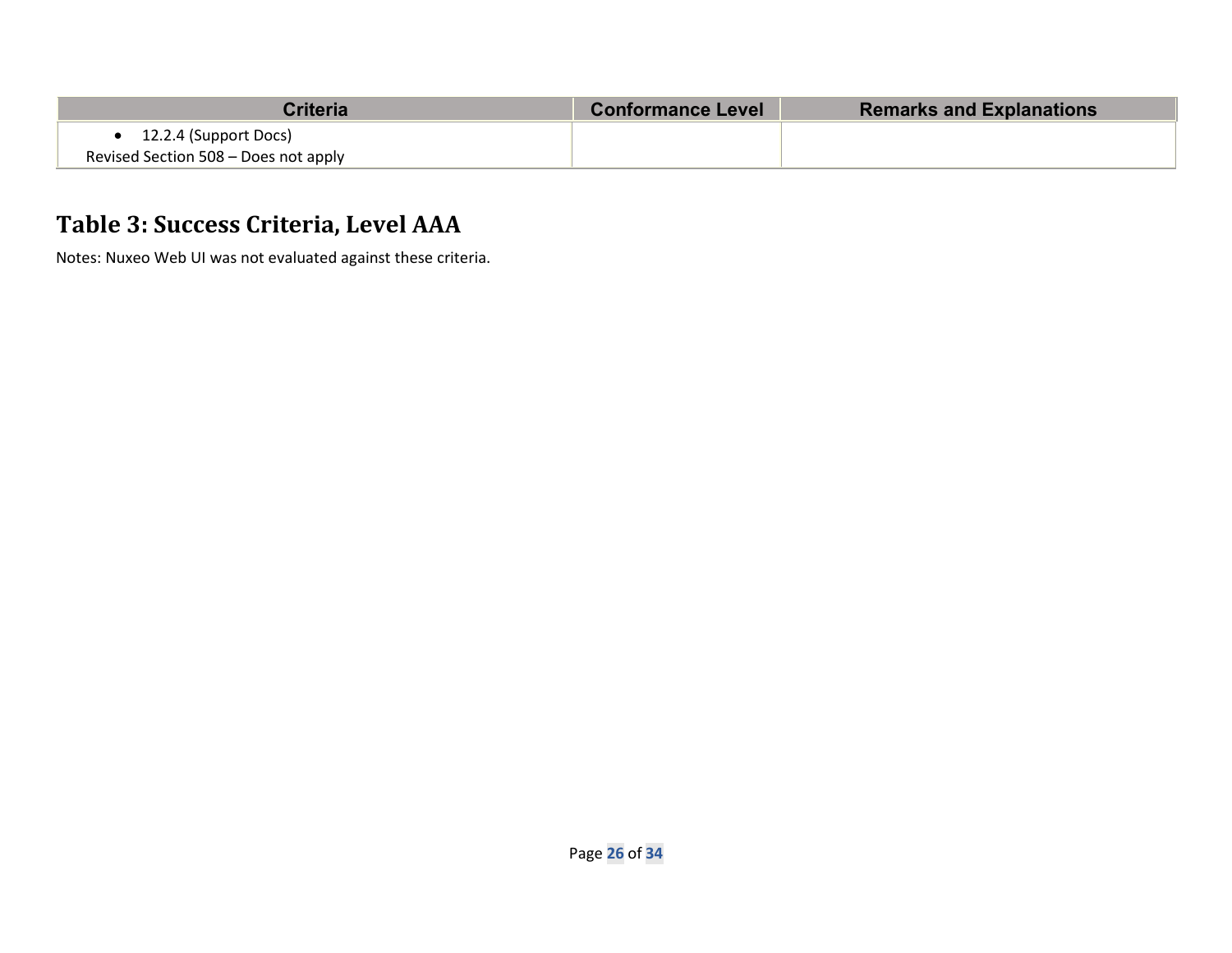# **Revised Section 508 Report**

Notes:

# **Chapter 3: [Functional Performance Criteria](https://www.access-board.gov/guidelines-and-standards/communications-and-it/about-the-ict-refresh/final-rule/text-of-the-standards-and-guidelines#302-functional-performance-criteria) (FPC)**

| <b>Criteria</b>                   | <b>Conformance Level</b> | <b>Remarks and Explanations</b>                                                                                                                                                                             |
|-----------------------------------|--------------------------|-------------------------------------------------------------------------------------------------------------------------------------------------------------------------------------------------------------|
| 302.1 Without Vision              | Partially supports       | Nuxeo Web UI mostly supports usage of a<br>screen reader.<br>Exceptions are identified and tracked<br>under WEBUI-212, WEBUI-522, WEBUI-45,<br><b>WEBUI-487, WEBUI-489, WEBUI-490,</b><br><b>WEBUI-567.</b> |
| 302.2 With Limited Vision         | Partially supports       | Nuxeo Web UI is responsive and supports<br>usage of the built-in browser zoom<br>feature.<br>Exceptions are identified and tracked<br>under WEBUI-525, WEBUI-511, WEBUI-<br>482, WEBUI-513                  |
| 302.3 Without Perception of Color | Partially supports       | When color is used to provide meaning,<br>other clues are added as well.<br>A couple of exceptions are identified and<br>tracked under WEBUI-482 and WEBUI-<br>513.                                         |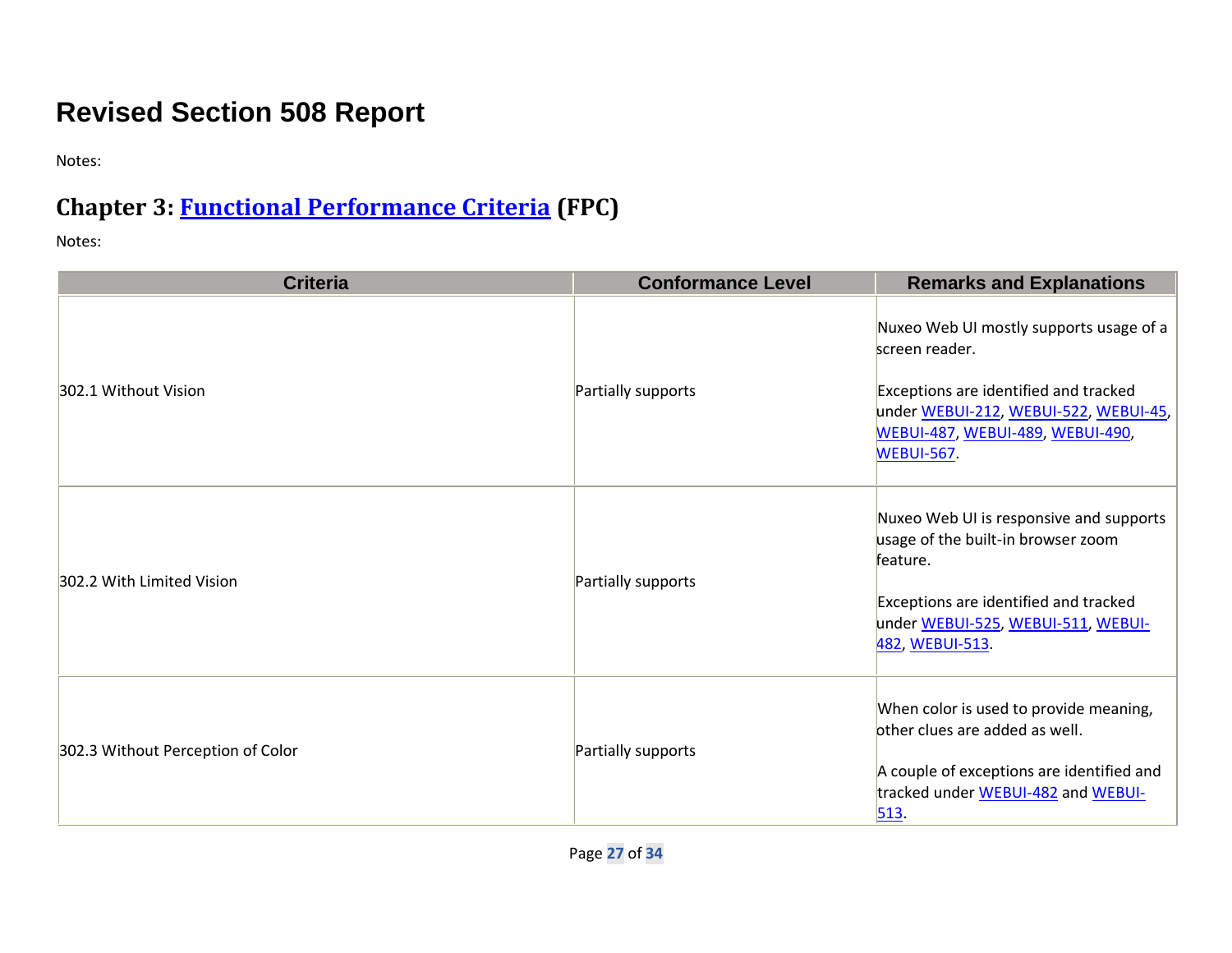| <b>Criteria</b>                                                | <b>Conformance Level</b> | <b>Remarks and Explanations</b>                                                                                                                                                                                    |
|----------------------------------------------------------------|--------------------------|--------------------------------------------------------------------------------------------------------------------------------------------------------------------------------------------------------------------|
|                                                                |                          |                                                                                                                                                                                                                    |
| 302.4 Without Hearing                                          | Supports                 | Nuxeo Web UI does not require hearing<br>for operation.                                                                                                                                                            |
| 302.5 With Limited Hearing                                     | Supports                 | Nuxeo Web UI does not require hearing<br>for operation.                                                                                                                                                            |
| 302.6 Without Speech                                           | Supports                 | No speech operation is required.                                                                                                                                                                                   |
| 302.7 With Limited Manipulation                                | Partially supports       | Nuxeo Web UI does not require fine motor<br>control or simultaneous actions. It is<br>timing adjustable and accessible via<br>keyboard, with some exceptions tracked<br>under WEBUI-483, WEBUI-484, WEBUI-<br>551. |
| 302.8 With Limited Reach and Strength                          | Supports                 | These capabilities are built-in in the<br>browsers supported by Nuxeo Web UI.                                                                                                                                      |
| 302.9 With Limited Language, Cognitive, and Learning Abilities | Partially supports       | Nuxeo Web UI supports usage for users<br>with these constraints.<br>A couple of exceptions are identified and<br>tracked under WEBUI-482 and WEBUI-513.                                                            |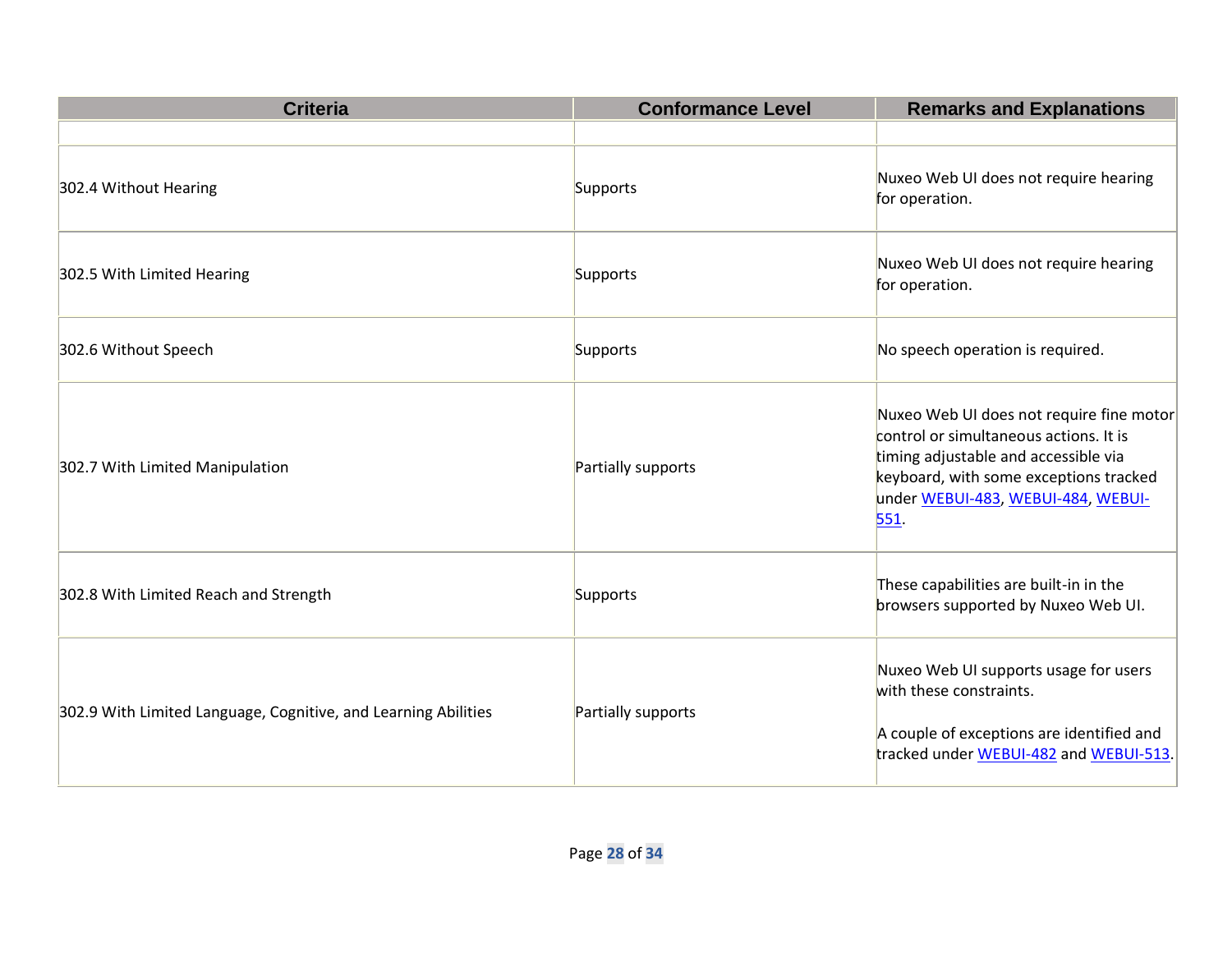### **Chapter 4: [Hardware](https://www.access-board.gov/guidelines-and-standards/communications-and-it/about-the-ict-refresh/final-rule/text-of-the-standards-and-guidelines#401-general)**

Notes: Not applicable

### **Chapter 5: [Software](https://www.access-board.gov/guidelines-and-standards/communications-and-it/about-the-ict-refresh/final-rule/text-of-the-standards-and-guidelines#501-general)**

Notes: Not applicable

### **Chapter 6: [Support Documentation and Services](https://www.access-board.gov/guidelines-and-standards/communications-and-it/about-the-ict-refresh/final-rule/text-of-the-standards-and-guidelines#601-general)**

Notes: Not applicable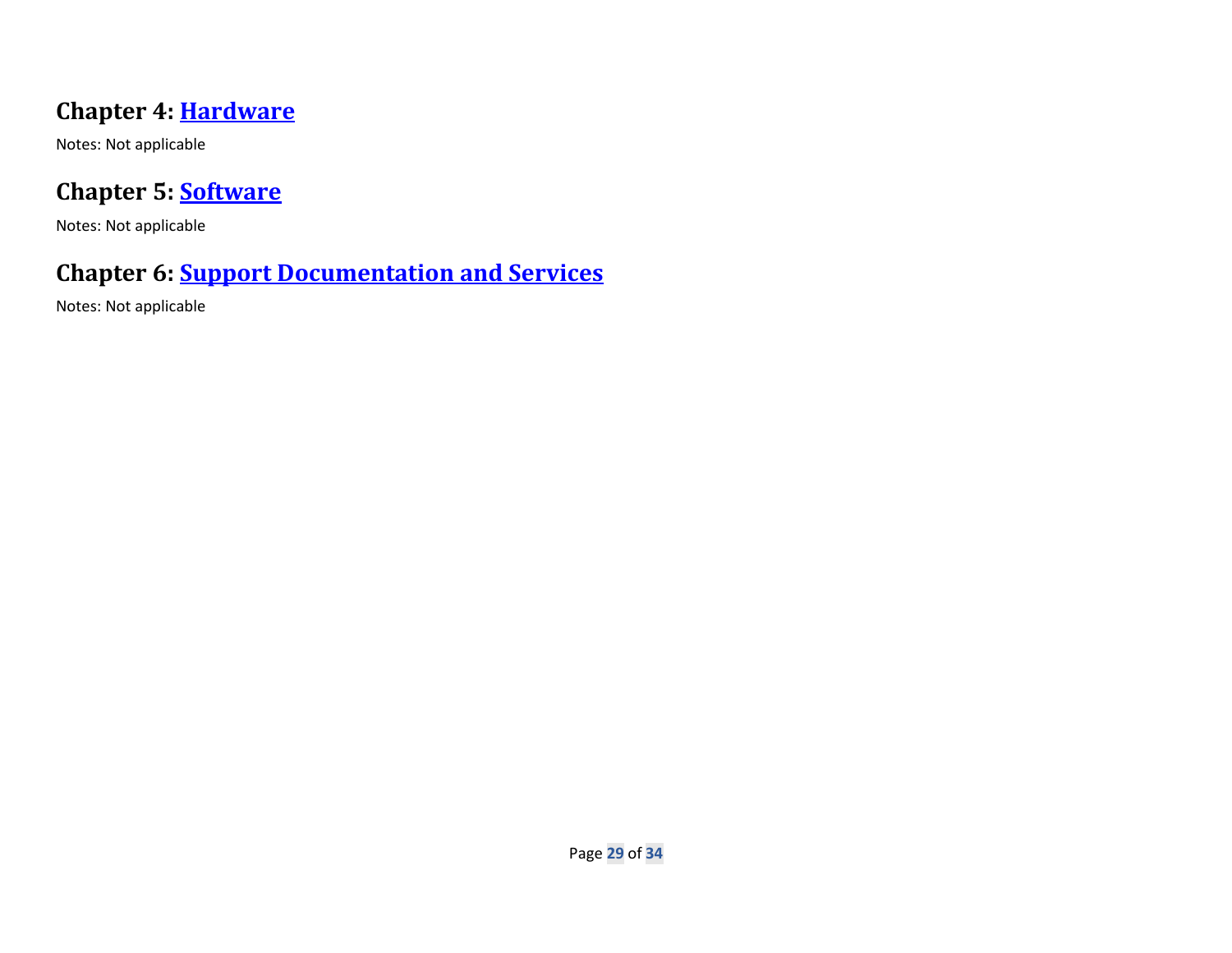# **EN 301 549 Report**

Notes:

## **Chapter 4: [Functional Performance Statements](https://www.etsi.org/deliver/etsi_en/301500_301599/301549/03.01.01_60/en_301549v030101p.pdf#%5B%7B%22num%22%3A38%2C%22gen%22%3A0%7D%2C%7B%22name%22%3A%22XYZ%22%7D%2C54%2C747%2C0%5D) (FPS)**

| <b>Criteria</b>                         | <b>Conformance Level</b> | <b>Remarks and Explanations</b>                                                                                                                                                                                                                                              |
|-----------------------------------------|--------------------------|------------------------------------------------------------------------------------------------------------------------------------------------------------------------------------------------------------------------------------------------------------------------------|
| 4.2.1 Usage without vision              | Partially supports       | Nuxeo Web UI mostly supports usage of a<br>screen reader.<br>Exceptions are identified and tracked<br>under WEBUI-212, WEBUI-522, WEBUI-45,<br><b>WEBUI-487, WEBUI-489, WEBUI-490,</b><br><b>WEBUI-567, WEBUI-483, WEBUI-486,</b><br><b>WEBUI-493, WEBUI-506, WEBUI-516.</b> |
| 4.2.2 Usage with limited vision         | Partially supports       | Nuxeo Web UI is responsive and supports<br>usage of the built-in browser zoom<br>feature.<br>Exceptions are identified and tracked<br>under WEBUI-525, WEBUI-511, WEBUI-<br>482, WEBUI-513, WEBUI-543, WEBUI-498,<br><b>WEBUI-504.</b>                                       |
| 4.2.3 Usage without perception of color | Partially supports       | When color is used to provide meaning,<br>other clues are added as well.                                                                                                                                                                                                     |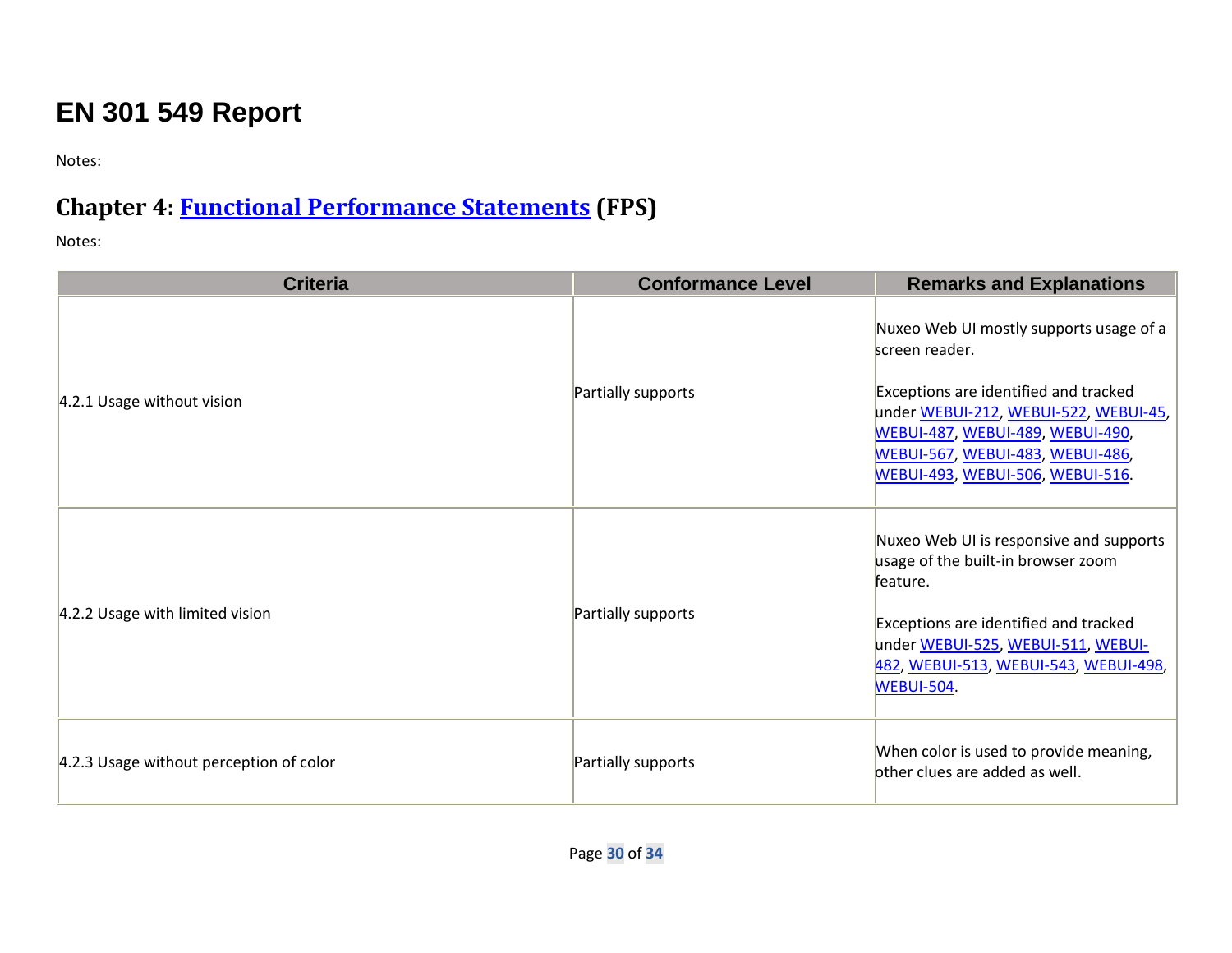| <b>Criteria</b>                                           | <b>Conformance Level</b> | <b>Remarks and Explanations</b>                                                                                                                                                                                                            |
|-----------------------------------------------------------|--------------------------|--------------------------------------------------------------------------------------------------------------------------------------------------------------------------------------------------------------------------------------------|
|                                                           |                          | A couple of exceptions are identified and<br>tracked under WEBUI-482 and WEBUI-513.                                                                                                                                                        |
| 4.2.4 Usage without hearing                               | Supports                 | Nuxeo Web UI does not require hearing<br>for operation.                                                                                                                                                                                    |
| 4.2.5 Usage with limited hearing                          | Supports                 | Nuxeo Web UI does not require hearing<br>for operation.                                                                                                                                                                                    |
| 4.2.6 Usage with no or limited vocal capability           | Supports                 | No speech operation is required.                                                                                                                                                                                                           |
| 4.2.7 Usage with limited manipulation or strength         | Partially supports       | Nuxeo Web UI does not require fine motor<br>control or simultaneous actions. It is timing<br>adjustable and accessible via keyboard,<br>with some exceptions tracked under<br><b>WEBUI-483, WEBUI-484, WEBUI-551,</b><br><b>WEBUI-504.</b> |
| 4.2.8 Usage with limited reach                            | Supports                 | These capabilities are built-in in the<br>browsers supported by Nuxeo Web UI.                                                                                                                                                              |
| 4.2.9 Minimize photosensitive seizure triggers            | Supports                 | Nuxeo Web UI does not flash any<br>elements or provides photosensitive<br>content. Content provided by the users<br>can also support this item.                                                                                            |
| 4.2.10 Usage with limited cognition, language or learning | Partially supports       |                                                                                                                                                                                                                                            |

Page **31** of **34**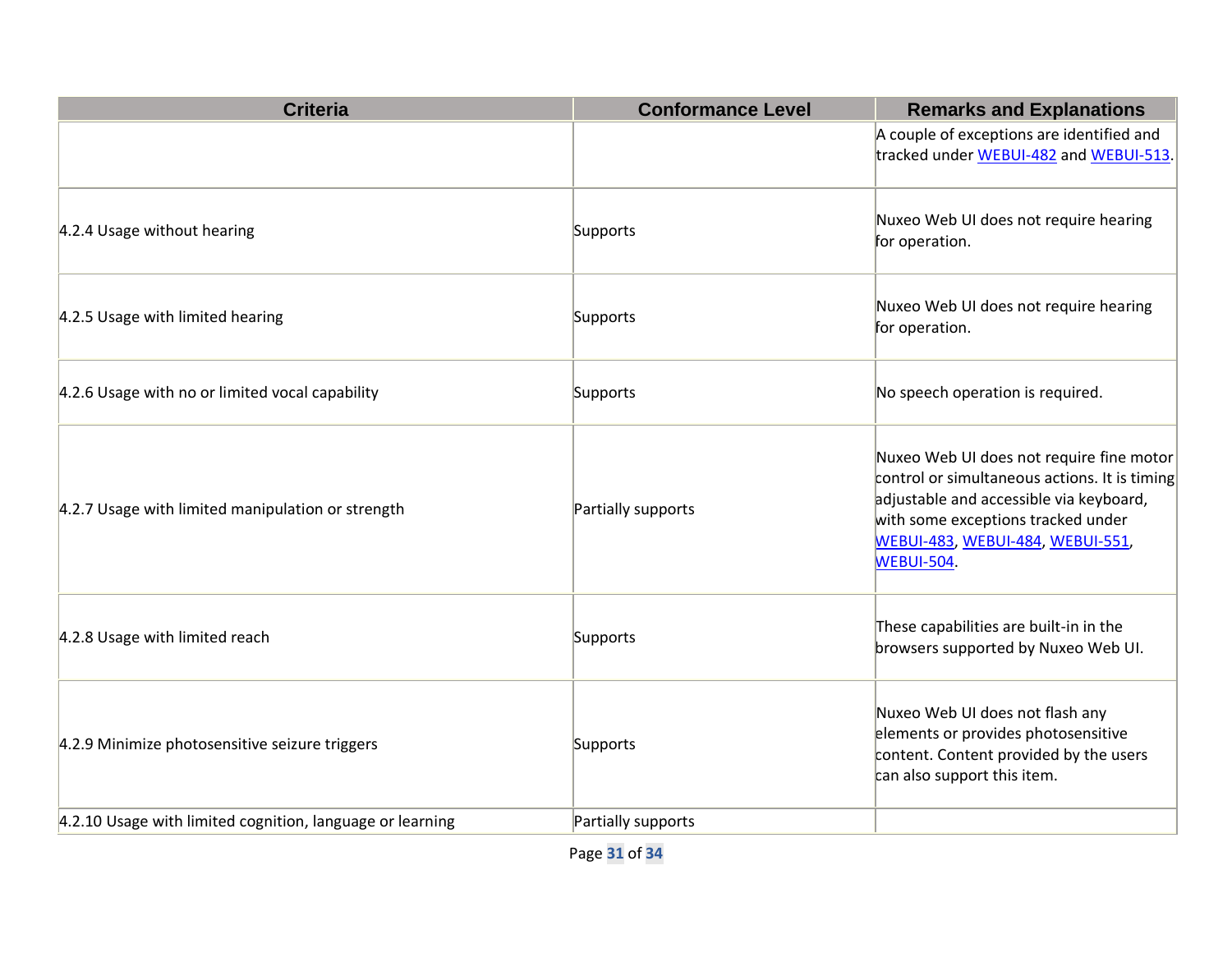| <b>Criteria</b>  | <b>Conformance Level</b> | <b>Remarks and Explanations</b>                                                                                                                                                                           |
|------------------|--------------------------|-----------------------------------------------------------------------------------------------------------------------------------------------------------------------------------------------------------|
|                  |                          | Nuxeo Web UI supports usage for users<br>with these constraints.                                                                                                                                          |
|                  |                          | A couple of exceptions are identified and<br>tracked under WEBUI-482 and WEBUI-513.                                                                                                                       |
| $4.2.11$ Privacy |                          | Nuxeo Web UI does not require personal<br>information to operate.                                                                                                                                         |
|                  | Supports                 | Since it is fully used in a web browser, any<br>operation can leverage the browser<br>provided features: e.g., for someone using<br>a screen reader, this person can use its<br>private listening device. |

### **Chapter [5: Generic Requirements](https://www.etsi.org/deliver/etsi_en/301500_301599/301549/03.01.01_60/en_301549v030101p.pdf#%5B%7B%22num%22%3A45%2C%22gen%22%3A0%7D%2C%7B%22name%22%3A%22XYZ%22%7D%2C54%2C747%2C0%5D)**

Notes: Nuxeo Web UI is fully supported by the browser. All criteria should conform to browser accessibility.

### **Chapter [6: ICT with Two-Way Voice Communication](https://www.etsi.org/deliver/etsi_en/301500_301599/301549/03.01.01_60/en_301549v030101p.pdf#%5B%7B%22num%22%3A60%2C%22gen%22%3A0%7D%2C%7B%22name%22%3A%22XYZ%22%7D%2C54%2C747%2C0%5D)**

Notes: Not applicable.

### **Chapter [7: ICT with Video Capabilities](https://www.etsi.org/deliver/etsi_en/301500_301599/301549/03.01.01_60/en_301549v030101p.pdf#%5B%7B%22num%22%3A70%2C%22gen%22%3A0%7D%2C%7B%22name%22%3A%22XYZ%22%7D%2C54%2C747%2C0%5D)**

Notes: Not applicable.

## **Chapter [8: Hardware](https://www.etsi.org/deliver/etsi_en/301500_301599/301549/03.01.01_60/en_301549v030101p.pdf#%5B%7B%22num%22%3A74%2C%22gen%22%3A0%7D%2C%7B%22name%22%3A%22XYZ%22%7D%2C54%2C747%2C0%5D)**

Notes: Not applicable.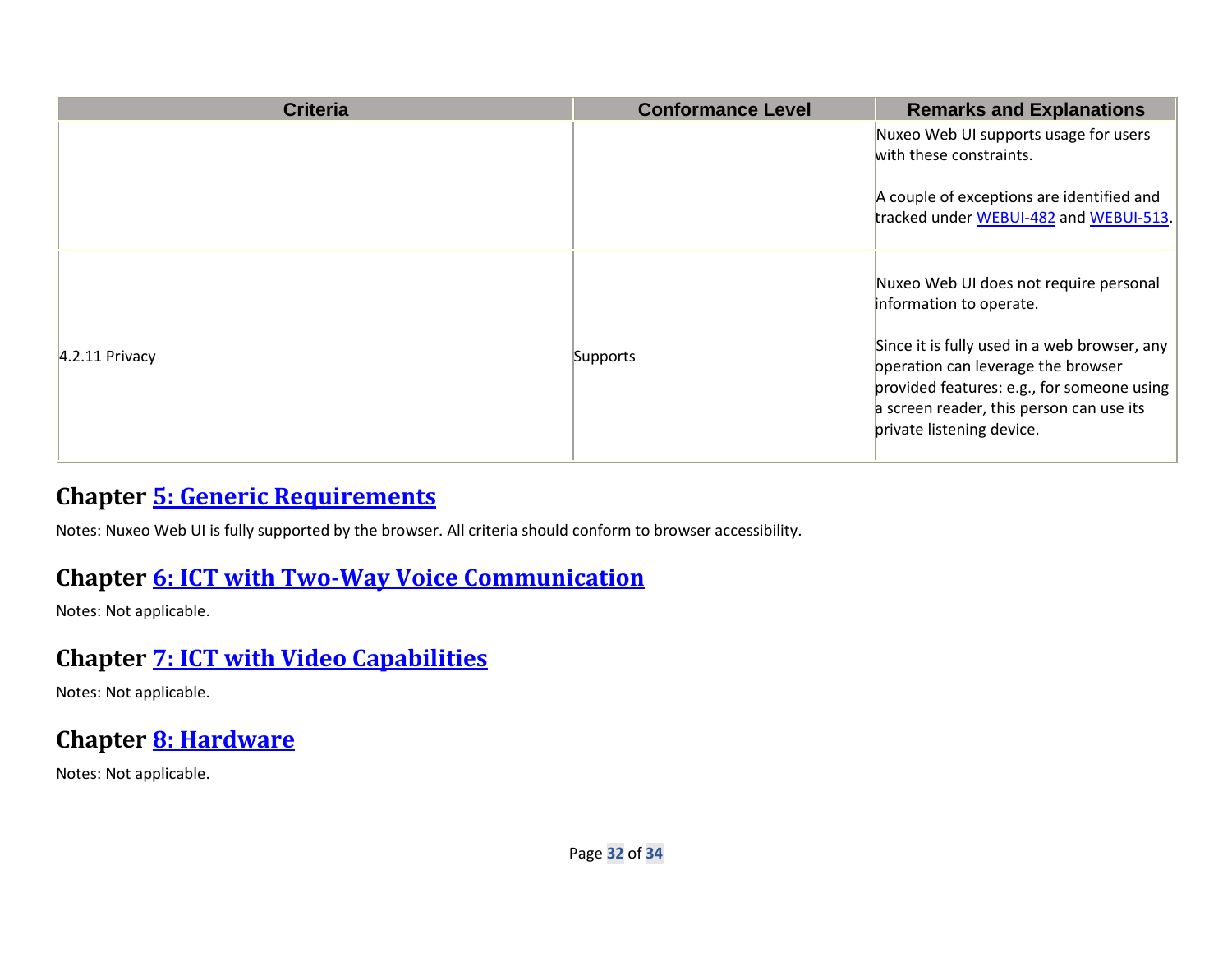### **Chapter [9: Web](https://www.etsi.org/deliver/etsi_en/301500_301599/301549/03.01.01_60/en_301549v030101p.pdf#%5B%7B%22num%22%3A113%2C%22gen%22%3A0%7D%2C%7B%22name%22%3A%22XYZ%22%7D%2C54%2C747%2C0%5D)** *(See WCAG 2.x section)*

Notes: See th[e WCAG 2.x section.](bookmark://_WCAG_2.x_Report/)

#### **Chapter [10: Non-Web Software](https://www.etsi.org/deliver/etsi_en/301500_301599/301549/03.01.01_60/en_301549v030101p.pdf#%5B%7B%22num%22%3A127%2C%22gen%22%3A0%7D%2C%7B%22name%22%3A%22XYZ%22%7D%2C54%2C747%2C0%5D)**

Notes: Not applicable.

### **Chapter [11: Software](https://www.etsi.org/deliver/etsi_en/301500_301599/301549/03.01.01_60/en_301549v030101p.pdf#%5B%7B%22num%22%3A149%2C%22gen%22%3A0%7D%2C%7B%22name%22%3A%22XYZ%22%7D%2C54%2C747%2C0%5D)**

Notes: Not applicable.

### **Chapter [12: Documentation and Support Services](https://www.etsi.org/deliver/etsi_en/301500_301599/301549/03.01.01_60/en_301549v030101p.pdf#%5B%7B%22num%22%3A187%2C%22gen%22%3A0%7D%2C%7B%22name%22%3A%22XYZ%22%7D%2C54%2C747%2C0%5D)**

Notes: Not applicable.

#### **Chapter [13: ICT Providing Relay or Emergency Service Access](https://www.etsi.org/deliver/etsi_en/301500_301599/301549/03.01.01_60/en_301549v030101p.pdf#%5B%7B%22num%22%3A191%2C%22gen%22%3A0%7D%2C%7B%22name%22%3A%22XYZ%22%7D%2C54%2C747%2C0%5D)**

Notes: Not applicable.

# **Disclaimer**

©2020 Hyland Software, Inc. and its affiliates.

All Rights Reserved

Hyland, OnBase®, IACONNECT, REQCONNECT, AnyDoc®, Brainware, Acuo, Pacsgear, Nilread, Application Enabler™, Sire Technologies™, and Sire™ and other Hyland product names are registered and/or unregistered trademarks of Hyland Software, Inc. or its affiliates in the United States and other countries. Other parties' trademarks, service marks, trade names, and product names that may be used herein are the property of their respective owners.

THIS DOCUMENT IS PROVIDED FOR INFORMATION PURPOSES ONLY AND IS SUBJECT TO CHANGE WITHOUT NOTICE. HYLAND MAKES NO COMMITMENT THAT THE INFORMATION PROVIDED IN THIS DOCUMENT IS ERROR FREE OR WITHOUT DEFECTS. THIS DOCUMENT IS PROVIDED "AS IS" WITHOUT REPRESENTATION OR WARRANTY OF ANY KIND. HYLAND EXPRESSLY DISCLAIMS ALL IMPLIED, EXPRESS, OR STATUTORY WARRANTIES, INCLUDING WITHOUT LIMITATION ANY

Page **33** of **34**